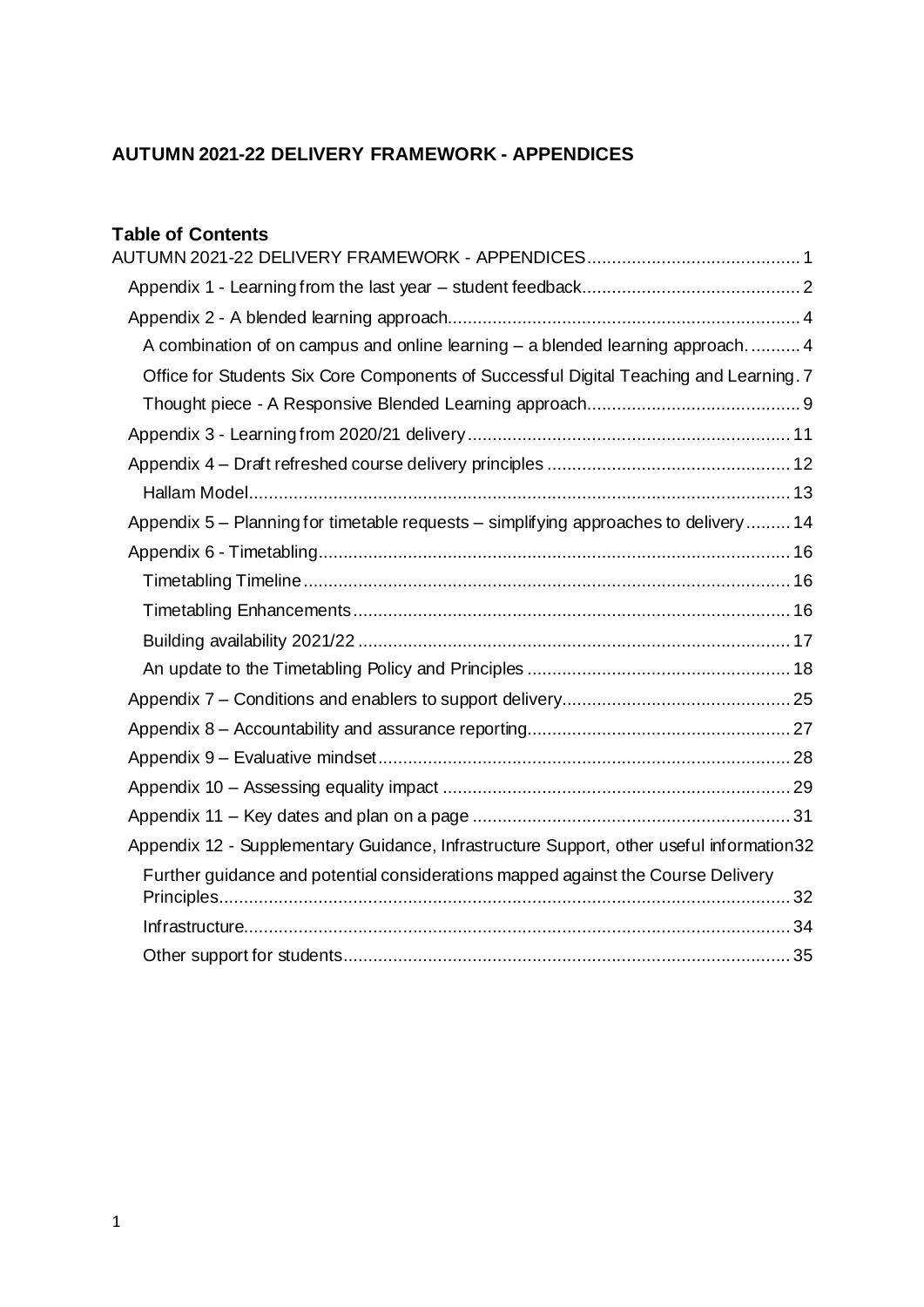## <span id="page-1-0"></span>**Appendix 1 - Learning from the last year – student feedback**

In listening to recent student feedback, we can learn what students want from their university experience (taken from 2020/21, Semester 1 MEQs Analysis and Student Pulse Survey)

- Make online learning engaging.
- Seminars should be interactive and delivered at an appropriate pace to enable interaction.
- Interaction and collaboration between students is designed into the programme of delivery and supported digitally.
- Interaction between students and staff is supported digitally.
- Break out rooms should be well-planned and managed.
- Sessions should be shorter and more frequent, with breaks.
- Engagement activities should be designed to encourage social interactions.
- Discussion with students is facilitated through a range of approaches including the use of small groups.
- Students with learning contracts are supported to engage in learning.
- One to ones between students and tutors are available either on campus or online.
- Practical modules largely delivered on campus.
- Deliver real-time (synchronous/live) sessions wherever possible.
- Approaches to delivering learning and teaching remain constant.
- Lectures and seminars are recorded and available for students. Where this is not practical alternative learning support is provided.
- Pre-recorded (asynchronous) learning episodes are of high quality.
- Teaching across multiple rooms should only be used where it is known to benefit students.
- Digital/online platforms are consolidated and consistently used to avoid confusion.
- Blackboard sites are organised and clear, allowing students to navigate easily.
- Wherever possible on campus delivery occurs on a different day to online delivery.
- Bookable and drop in study spaces are available on campus including in the library.

The work undertaken in semester 1 to develop contextual plans collated the top 5 observations about student and staff experience of delivering learning and teaching, which remain relevant and useful for planning 2021/22 delivery.

|  |  |  |  | 1. Students need to feel engaged and motivated. We therefore need to: |
|--|--|--|--|-----------------------------------------------------------------------|
|--|--|--|--|-----------------------------------------------------------------------|

- Provide a full and inspiring schedule of activities, whether on-campus or online, to incentivise engagement with learning opportunities and to reinforce time -management skills
- Use 'big challenges' to create team cohesion contributing to community, belonging and social learning
- Create a 'sticky extended campus' where students want to dwell.
- **2. Students want face to face activities to be purposeful.** We need to provide oncampus activities that:
	- Use resources not available online.
	- Demonstrate applied learning

### **3. We need to focus on student outcomes.** This means:

- Engaging with the Course Delivery Principles
- **4. Constant change is hard.** This means: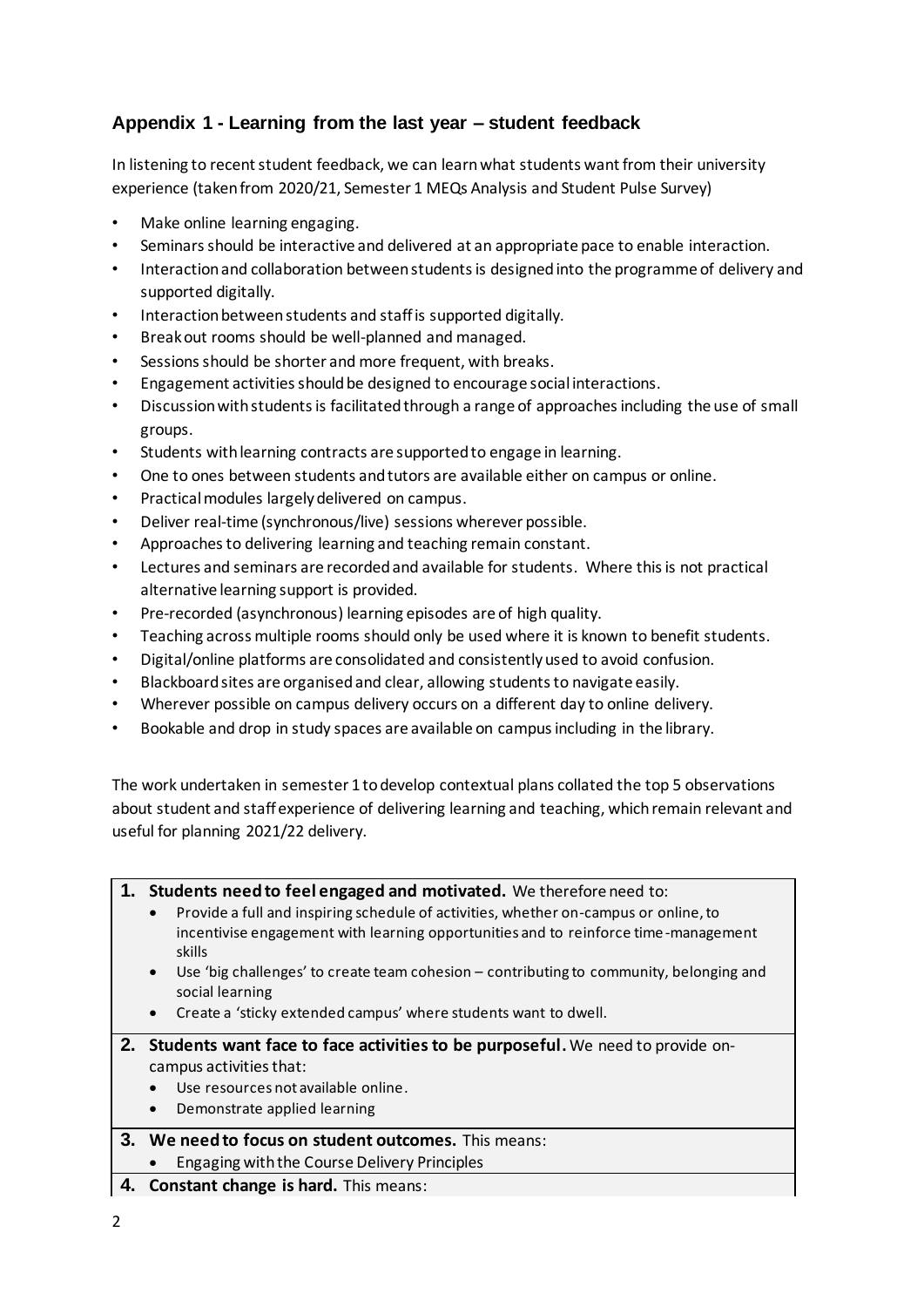- We need to provide stability where we can
- We need to illustrate the path ahead create a line of sight between now and the end of a successful academic year.

**5. Supporting students requires timely use of professional judgement in context to ensure we manage change effectively, this means contextual planning is needed.**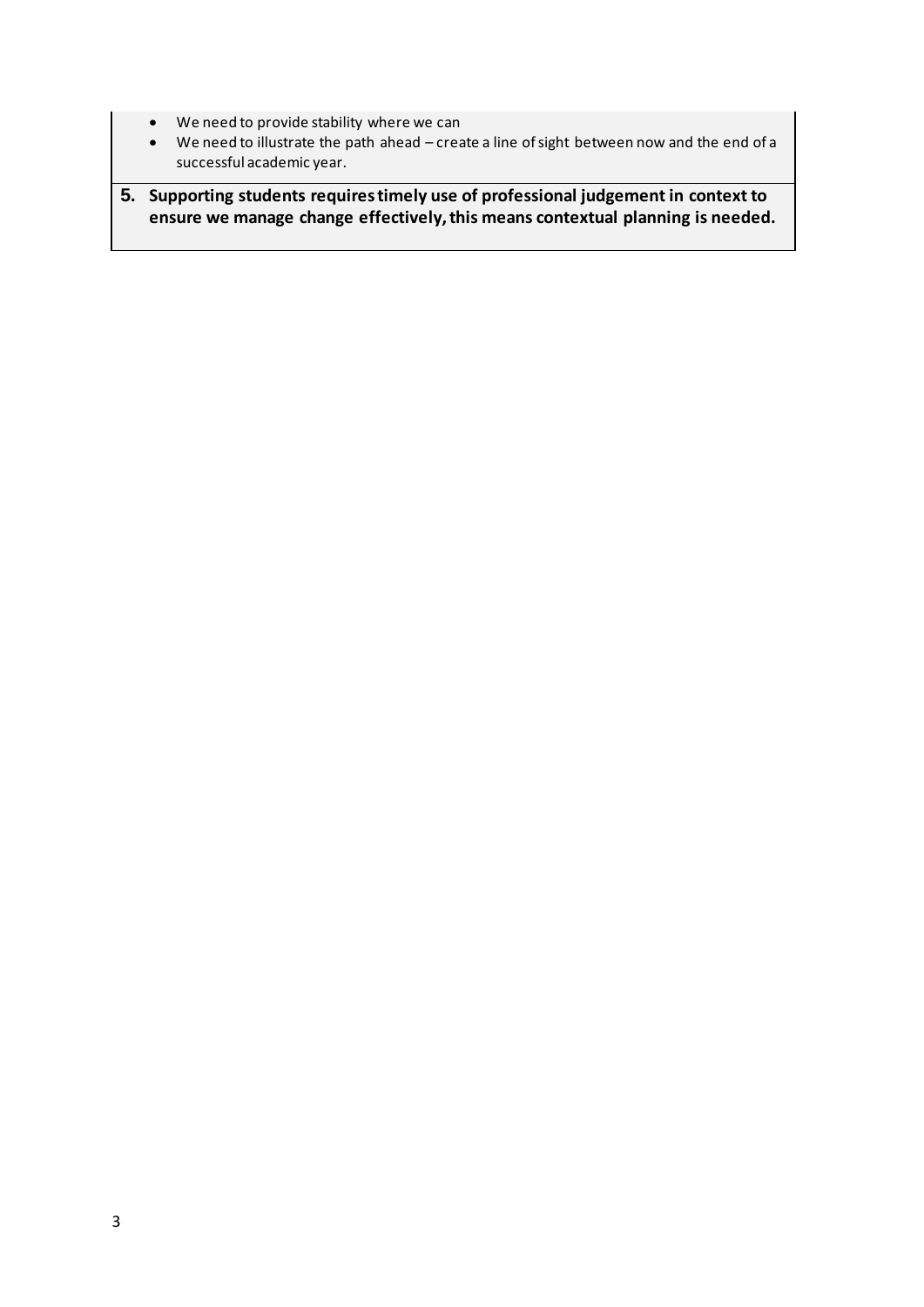## <span id="page-3-0"></span>**Appendix 2 - A blended learning approach**

## <span id="page-3-1"></span>**A combination of on campus and online learning – a blended learning approach.**

Government guidance during the Covid pandemic meant universities moved 'on campus' designed delivery to 'online' delivery (and back) in a reactive way in 2019/20 and 2020/2021. Our future intentions for learning, teaching and assessment will retain a blend of on campus and online learning. Our longer-term vision for learning and teaching will be developed as part of the Future Strategy Programme of work.

Learning from the last academic year is invaluable in preparing for 2021/22 with the opportunity of moving to a more controlled and proactive approach to planning the delivery and support of student learning. In terms of the student learning experience during the pandemic there have been approaches that have not worked so will not be repeated; some approaches that achieved the same high quality but done differently; and there are innovations and new approaches that add value and should be retained.

In preparing for this framework of guidance for 2021/22 delivery the Sprint group undertook a 'deep dive' exercise into blended learning (an appropriately balanced blend of on campus and online) by design. The exercise focused on designing and creating a blended approach to delivering learning from the outset rather than converting an on campus designed delivery to blended or online delivery.

#### **The Sprint group discussed**

- If our delivery design principles start with a blended approach, what needs to happen?
- What would the balance of online and on campus be?
- What and how much would happen on campus?
- What and how much would happen online?
- How do we build digital communities?
- What else will engage students and support student's learning, progression, and success?
- Self-Directed Learning (SDL) needs What conditions, resource, support, infrastructure would we need for delivery? E.g. How do we approach technical resource (staff and equipment) support – generally and in support of SDL?
- How can we provide consistency, efficiency, effectiveness?

In framing the thinking, the group were given the following as context.

- Strengthen an engaging learning culture both online and on campus.
- Large lectures continue to be delivered online, in real time.
- Stop simultaneous online and in class delivery (unless working well).
- Digital space for student-led collaboration aids peer to peer learning and group work.
- Strengthening the remote offers of Academic Advising; Technical Services; Library Services.
- Autonomy for staff to choose the best approach for their course or module.

### **The outcomes of this 'deep dive' exercise follow, which form a good basis to prompt discussions at course/contextual level.**

The blend of on campus and online learning will vary depending on the subject or discipline. Some courses, fine art for example, may require more on campus time than other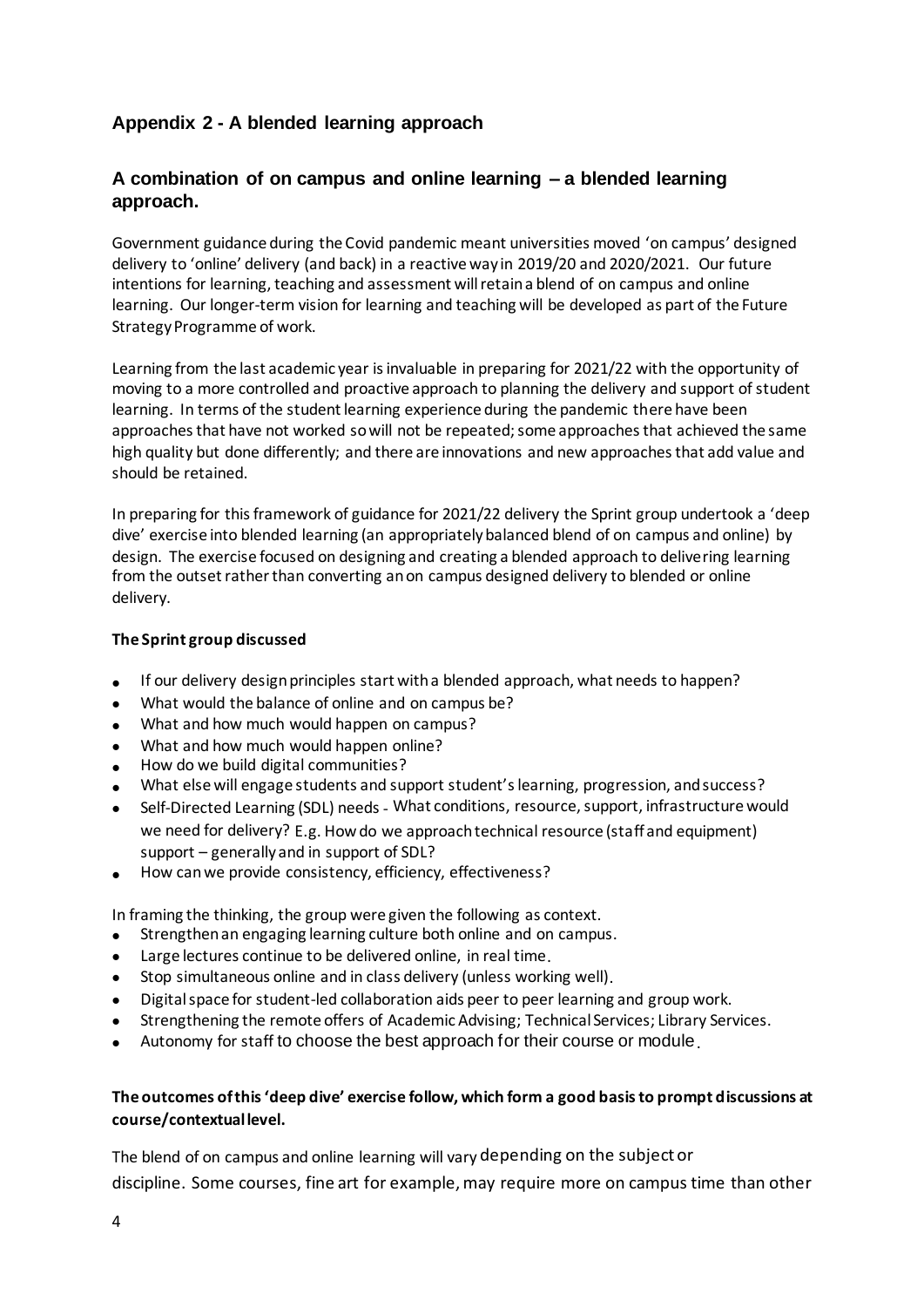courses. While enabling a flexible approach to blended delivery, all courses will maintain engagement with the physical campus, its resources, and its services. A spectrumof how much online and on campus delivery of learning activity is proposed elsewhere in this document

The balance of online and on campus should encourage students to come onto campus. So, single sessions of 1 hour in a teaching room on any one day without setting clear expectations for additional on campus learning opportunities, including immersion in the physical estate, the services available, group work activity etc. is not appropriate. Timetabling principles are adapting to support this.

There are benefits to blocks of on campus delivery followed by extended periods of online delivery. Some apprenticeshipprogrammes delivered in blocks of learning on campus have received excellent feedback as a structure. This may act as a positive proposition from a marketing perspective.

As we are an applied university, we need to be clear what this means in the context of every course/module and the balance of on campus and online learning. There may be a risk of losing this emphasis if the balance is not right. One to one meetings, including Academic Advising, have been well received online. Practical, hands on, applied activity needs to be on campus.

Careful consideration of the appropriate balance of blended learning needs to be given to particular student types including international students. There are opportunities not commonly acted upon prior to the pandemic, where a blended approach could enrich both home and international student learning experience. For example, placementsin one country whilst learning remotely (accounting/Bank of England).

There is a need to think broadly about types of student engagement in learning and whether the full array of opportunities and strategies are being applied. For instance, teaching skill development on campus could then be supplemented by self-directed learning with remote access to online resources or loaning of equipment.

The move to enabling remote access to software via remote desktop, apps, increasing licenses, and the use of simulation packages has been phenomenal with some aspects being genuinely innovative. This approach needs to continue with ongoing enhancements.

TORS, mailing equipment out/delivering equipment – needs to continue to supplement applied learning.

Dual delivery (in class and real time online) is problematic and should only be used where it has been demonstrated to provide a good experience for all students.

Learner Analytics is now in place and will provide a more sophisticated method of monitoring student engagement in relation to both online and on campus learning experiences.

Student perceptions of Value for Money and an in-depth understanding of their expectations post pandemic will be important. Elsewhere in this document student feedback is shared which gives a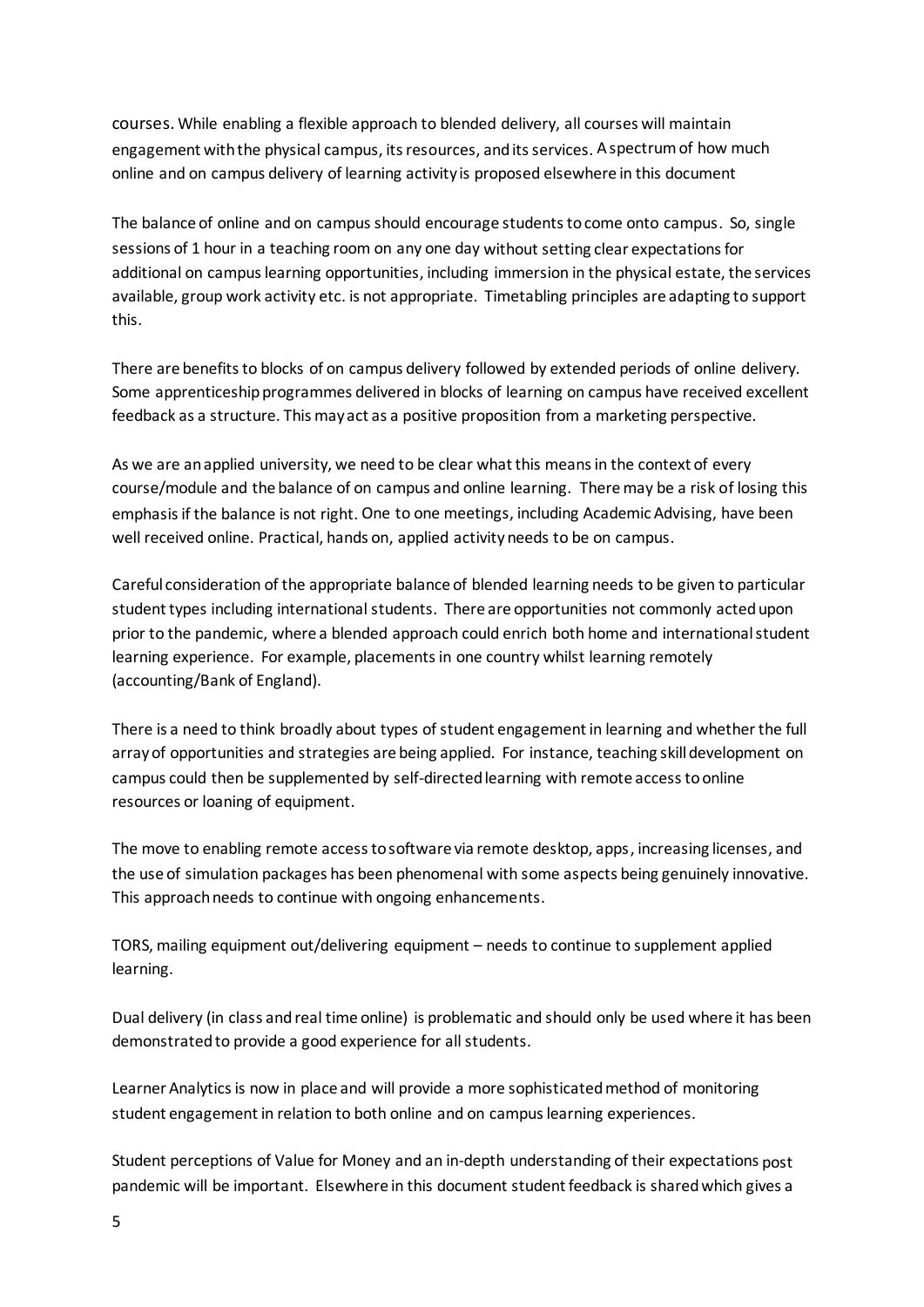useful insight. However, one of the things we do know is that there is no student consensus on what students want and expect. Using the best pedagogic approaches (staff development opportunities are being defined and will be offered throughout the Spring and Summer) and ensuring that there is a clear rationale of the benefit of bringing students on campus where online could deliver the outcomes just as well are key.

Real-time delivery, whether on campus or online is valued by students.

Using digital content that students can engage with online at a time and place that works for them is valued by students (see ['thought piece'](#page-8-0) below).

One of biggest challenges over the last year has been building a sense

of community/course/group work, particularly L0/4. Students want a facilitated approach to building both physical and digital communities as they need to interact with students (and staff) in different environments. The relationship between digital and on campus communities of learners should be as seamless as possible creating a concept of 'blended communities'. Delivering learning and teaching using a blended approach might benefit from teambuilding/meet and greet on campus before going into online learning

Students want better quality contact with their peers including a social element. Integrated working with the Students' Union in this context will be developed over the summer. We already know that Students' Union societies work well with some groups of students e.g., international students.

Blended learning requires more structured staffdevelopment to enable colleagues to break any bad habits and to continually update skills to deliver high quality learning. Students also need ongoing support with using software/hardware/systems, we should not make assumptions that students have the right skills. The staff development offer in preparation for 21/22 is under development.

A blended delivery approach probably needs a rethink of how study skills are supported more generally.

Asynchronous learning could be used in offshore partner institutions. Although this has not been tried it would be efficient for delivery.

With online resources there is the opportunity for more resource areas/resource bank, reusing existing digital objects. Similar modules could be shared, e.g., multiple research methods modules could be consolidated and accessed from a resource bank.

Standardising the use of online tools, having fewer and better used digital technologies would be helpful in giving students a more consistent experience. Restricting the number of tools can also help with staff development, sharpening our offer, so have a few approaches and do them well.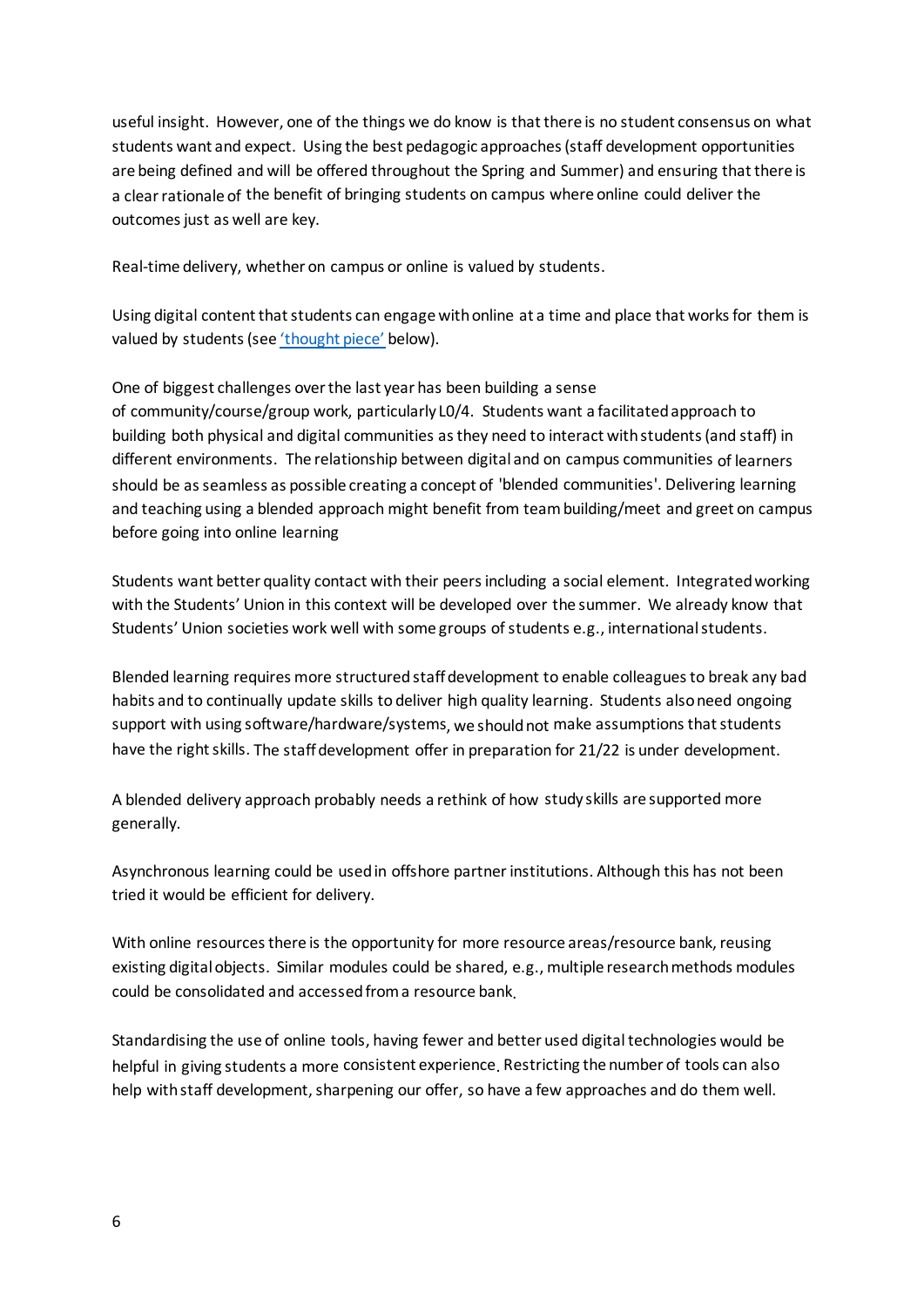## <span id="page-6-0"></span>**Office for Students Six Core Components of Successful Digital Teaching and Learning**

The Office for Students has recently written to the University outlining the following six core components of successful digital teaching and learning which we are required to deliver, and which are relevant to academic planning for Autumn 2021/22

- 1. Assess students' digital access on a one-to-one basis and address issues before learning is lost.
- 2. Inform students what digital skills they will need.
- 3. Involve students in designing teaching and learning.
- 4. Equip staff with the right skills and resources.
- 5. Make the digital environment safe for all students.
- 6. Plan how you will seize the opportunity for the longer-term.

#### **Summary of recommendations**

#### **Redesign pedagogy, curriculum and assessment**

- Design teaching and learning specifically for digital delivery using a 'pedagogy-first' approach
- Co-design digital teaching and learning with students at every point in the design process
- Seize the opportunity to reconsider how assessments align with intended learning outcomes.

#### **Ensure digital access**

- Proactively assess students' digital access on an individual basis and develop personalised action plans to mitigate any issues identified
- Build learning and procure technology around the digital access actually available to students, not the access they would have in a perfect world.

### **Build digital skills**

- Communicate clearly to students the digital skills they need for their course, ideally before their course starts
- Create mechanisms that allow students to track their digital skills throughout their course and allow these skills to be recognised and showcased to employers
- Support staff to develop digital skills by incentivising excellence and continuous improvement.

### **Harness technology effectively**

- Streamline technology for digital teaching and learning and use it consistently as far as possible
- Involve students and staff in decisions about the digital infrastructure that will be used and how it will be implemented
- Foster a culture of openness to change and encourage calculated risk-taking. Embed inclusion
- Review and evaluate whether provision is inclusive and accessible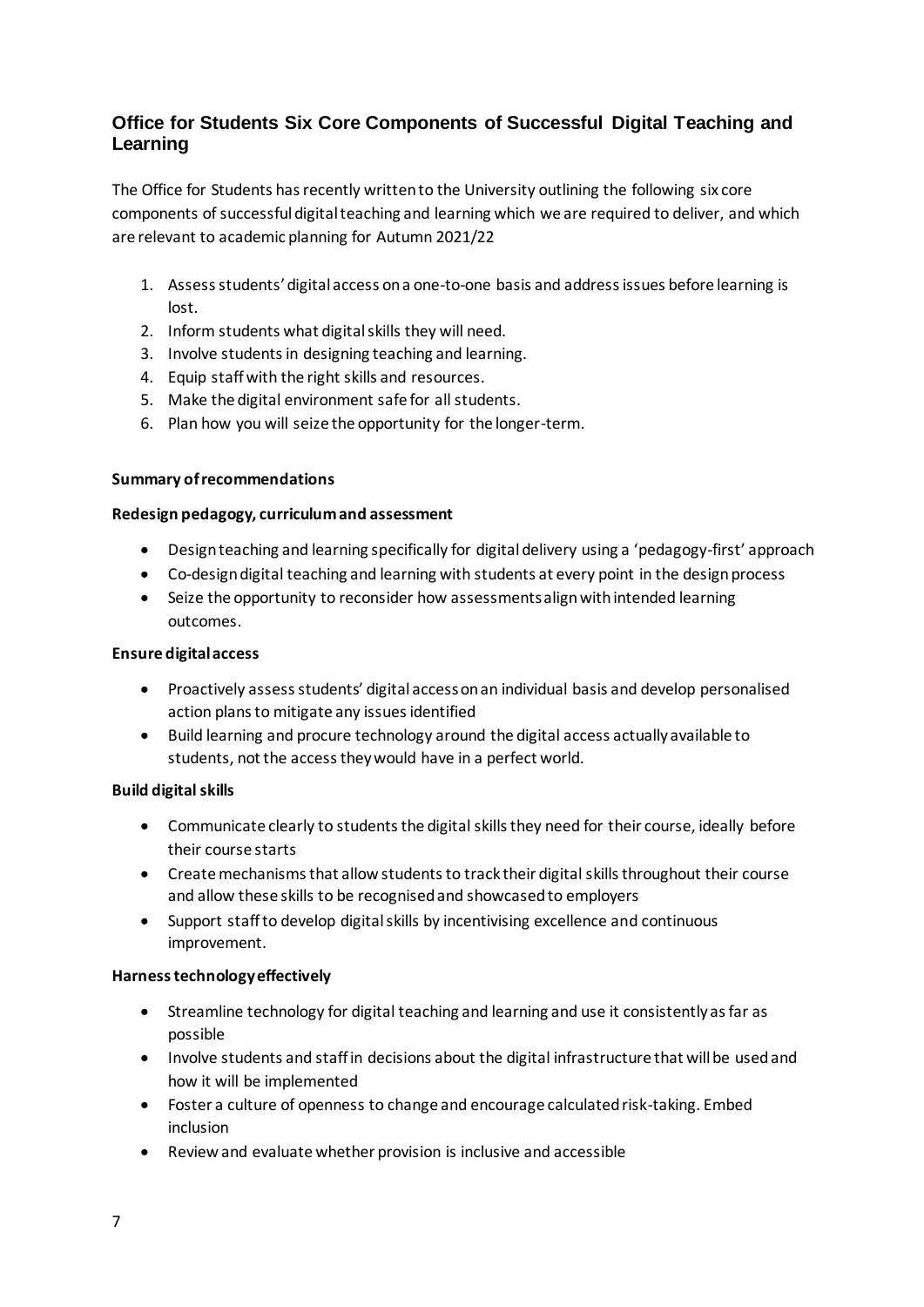- Design inclusively, build a sense of belonging and complement this with tailored support for individual students
- Adapt safeguarding practices for the digital environment.

### **Plan strategically**

- Ensure a strong student voice informs every aspect of strategic planning
- Embed a commitment to high-quality digital teaching and learning in every part of the organisation
- Proactively reflect on the approach to the digital and physical campuses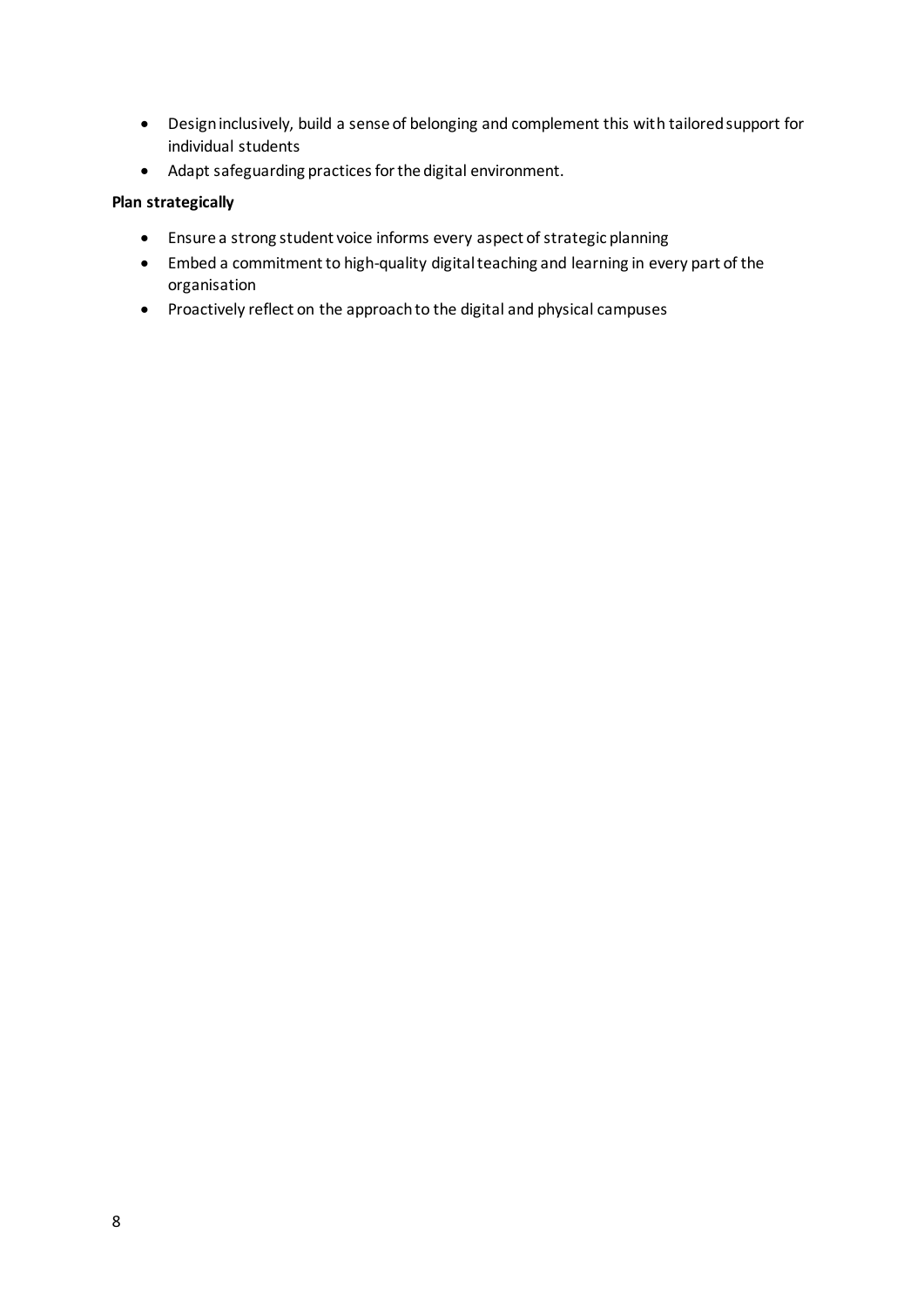## <span id="page-8-0"></span>**Thought piece - A Responsive Blended Learning approach**

The pandemic has highlighted the need for an approach to learning that can **flex with current and future external context**. Responsive Blended Learning (RBA) is an approach to learning that not only embraces contemporary learning and new ways of engaging across both the online and classroombased learning space, but it also **creates a dynamic learning environment that can remain responsive to need and new challenges**. The use of the online learning space supports increasing engagement with contemporary flexible learning approaches such as the use of apps and podcasts for example as learning behaviour changes and learning across the extended campus is required. The enhanced student-centred focus also allows the student to engage at a time and place that suits, whilst reducing the reliance on the classroom space and changing the way the classroom is used within the learning process. The approach also maintains flexibility, enabling a full pivot to the online space if required, whilst **maintaining momentumof learning and allowing for increased collaboration, enhanced communities of learning and sharing of practice.** 

### **Benefits**

- Flexible approach that meets learning requirements that is practically deliverable e.g., can flex around classroom space, social distancing.
- Learning space use is driven by pedagogy and learning requirements therefore student focused.
- Expectations remain dynamic the learning approach meets the learning need rather than an expectation of a real-time event for example.
- Continued use of RBA across the online/ classroom space increases confidence, experience and enhances ability to support engagement through high quality learning materials.
- Promotes active participation by students, fosters inclusivity and learning communities, engagement, and development.
- Increased potential for co-creation of learning resources, which may support and promote higher order thinking.
- Supports self-directed learning and commitment and therefore contributes towards resilience.
- Increased responsibility and ownership for course and module lead to curate the learning.
- Potential for collaboration across Depts, Colleges and University.
- Evaluation can consider the student and their contemporary engagement rather than against the traditional classroom and possible static learning material.
- Reduces missed content and subsequent anxiety/ non-engagement.
- An RBA approach remains aligned with the shift across the business and employment sector with a shift to flexible working patterns and approaches.
- Extending a reach beyond the classroom can potentially merge taught and distance learners across a single VLE, removing the need to duplicate learning material.
- Easily marketed learning will take place across a range of approaches such as online learning material, activity to help contextualise through to discussion and reflection. All can pivot across both approaches.
- Green reduced travel, environmental impact, and costs.
- Wellbeing more ability to tailor learning around personal circumstance, shifting engagement from 'University hours' to those that are learner focused.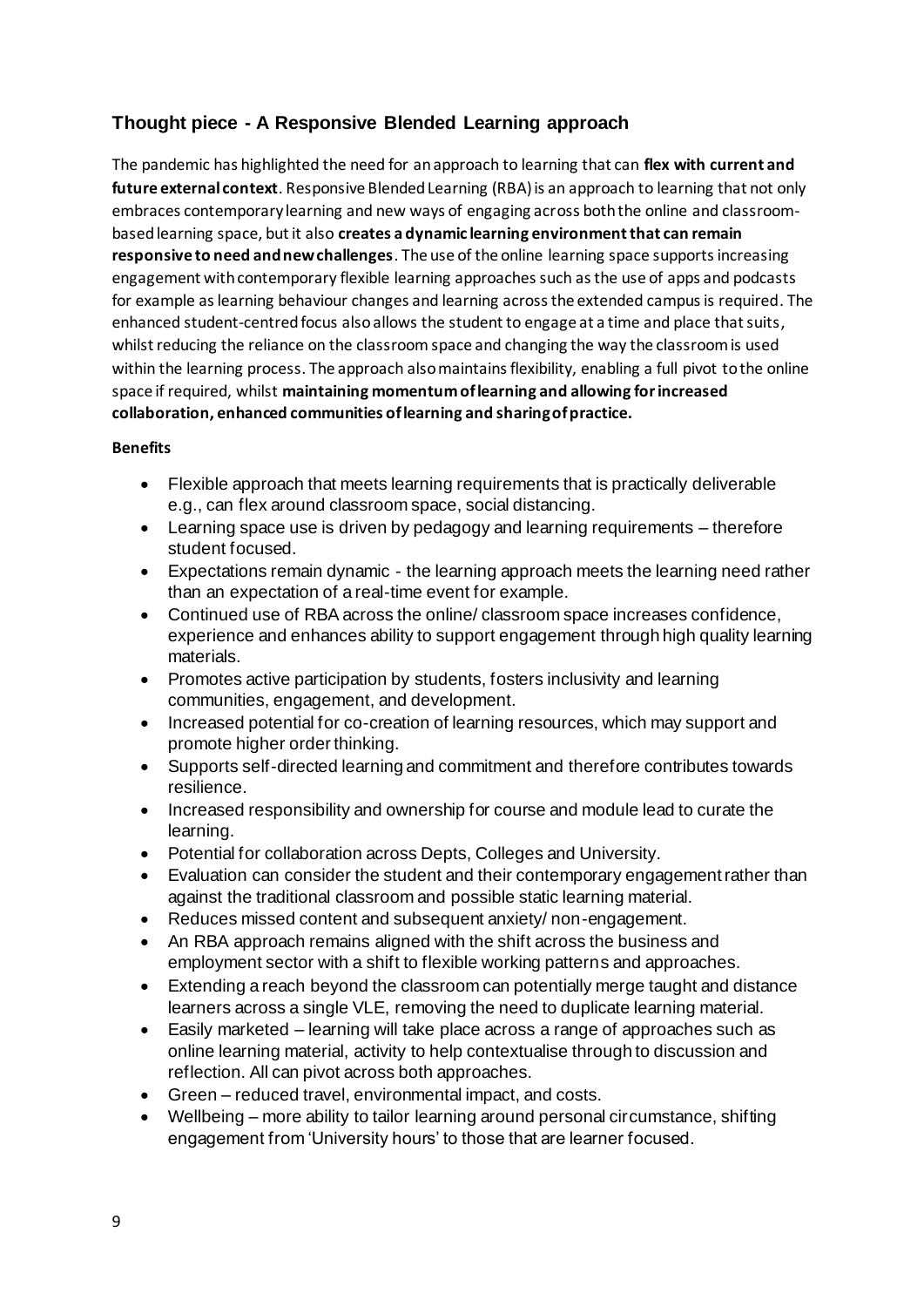### **Resources and challenges**

- Staff training Active learning, Blended approach, Use of Podcasts, need to widen digital ability.
- Culture change focus on pedagogically driven required. Time and training.
- Short-term identify links between different learning material/ signpost the learning pathway and through different learning spaces. Use of tools and support to support learning.
- Longer term developing high quality engaging, inspiring and motivating learning material/ resources. Movement away from any direct transfer of learning material from face to face to online, material and activity will need to be re-designed and repurposed.
- Develop approach using **ABC** model [podcast.](https://www.podbean.com/media/share/pb-3rnm2-f4f660?utm_campaign=a_share_ep&utm_medium=dlink&utm_source=a_share)
- Use  $3E$  model (Enhance-Extend-Empower) may take 1-2 years for full transition
- Resistance to engagement with online space. Possible preference for classroom only.

[https://www-edsurge-com.cdn.ampproject.org/c/s/www.edsurge.com/amp/news/2021-03-08-why](https://www-edsurge-com.cdn.ampproject.org/c/s/www.edsurge.com/amp/news/2021-03-08-why-emergency-online-learning-got-low-grades-from-many-college-students)[emergency-online-learning-got-low-grades-from-many-college-students](https://www-edsurge-com.cdn.ampproject.org/c/s/www.edsurge.com/amp/news/2021-03-08-why-emergency-online-learning-got-low-grades-from-many-college-students)

<https://www.uef.fi/en/article/how-do-different-spaces-affect-learning-0>

<https://cft.vanderbilt.edu/guides-sub-pages/learning-spaces/>

<https://educationalist.substack.com/p/active-learning-online-yes-you-can>

<https://lta.hw.ac.uk/responsive-blended-learning/>

[https://lta.hw.ac.uk/wp-content/uploads/HWU\\_RBL\\_Preparing-for-RBL\\_01.pdf](https://lta.hw.ac.uk/wp-content/uploads/HWU_RBL_Preparing-for-RBL_01.pdf)

[https://www.podbean.com/media/share/pb-3rnm2-](https://www.podbean.com/media/share/pb-3rnm2-f4f660?utm_campaign=a_share_ep&utm_medium=dlink&utm_source=a_share)

[f4f660?utm\\_campaign=a\\_share\\_ep&utm\\_medium=dlink&utm\\_source=a\\_share](https://www.podbean.com/media/share/pb-3rnm2-f4f660?utm_campaign=a_share_ep&utm_medium=dlink&utm_source=a_share)

<https://abc-ld.org/6-learning-types/>

[https://staff.napier.ac.uk/services/vice-principal](https://staff.napier.ac.uk/services/vice-principal-academic/academic/TEL/TechBenchmark/Pages/examples.aspx)[academic/academic/TEL/TechBenchmark/Pages/examples.aspx](https://staff.napier.ac.uk/services/vice-principal-academic/academic/TEL/TechBenchmark/Pages/examples.aspx)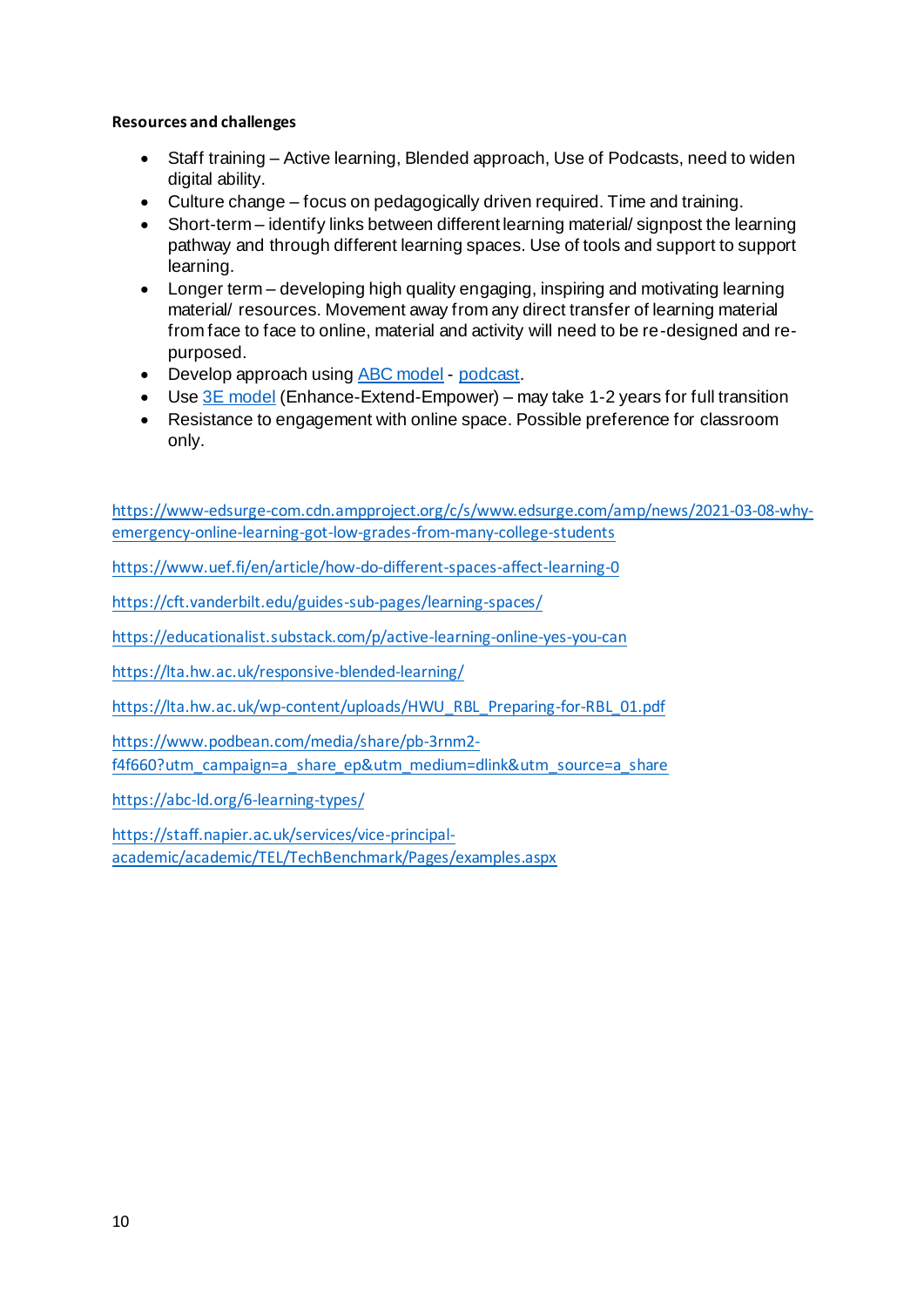## <span id="page-10-0"></span>**Appendix 3 - Learning from 2020/21 delivery**

Recommendations from 'Evaluating Hallam's Teaching and Learning Responses during the Covid19 Pandemic' - Phase 3 Report: Autumn Delivery, February 2021

### **Interaction:**

- Provide well-designed and well managed opportunities for students to work with their peers within online activities and evaluate the effectiveness.
- Provide students with well-designed and well managed opportunities to discuss the module content and/or opportunities to interact with the content whilst they are learning asynchronously and evaluate the effectiveness. This should include preplanned online contact time/space for personal support.
- Utilise successful online activities during on campus, social distanced, teaching to encourage interaction within a teaching session.

### **Engagement:**

- Monitor levels of motivation, as a key contributor to student engagement, by using online engagement tools. Vary these approaches to learning and consider time/space for social interactions.
- Work closely with Academic Advisors to understand the students in each cohort as preference for delivery model is strongly linked to perceptions of personal risk and individual circumstances.

### **Communication:**

- Reduce the frequency of institutional communication so students can focus on local communications, for example, on changes to timetabled teaching. This local, targeted communication needs to be quick and concise.
- Enable more coordinated communication within teaching teams, for example, utilising the function of MS Teams to reduce email burden.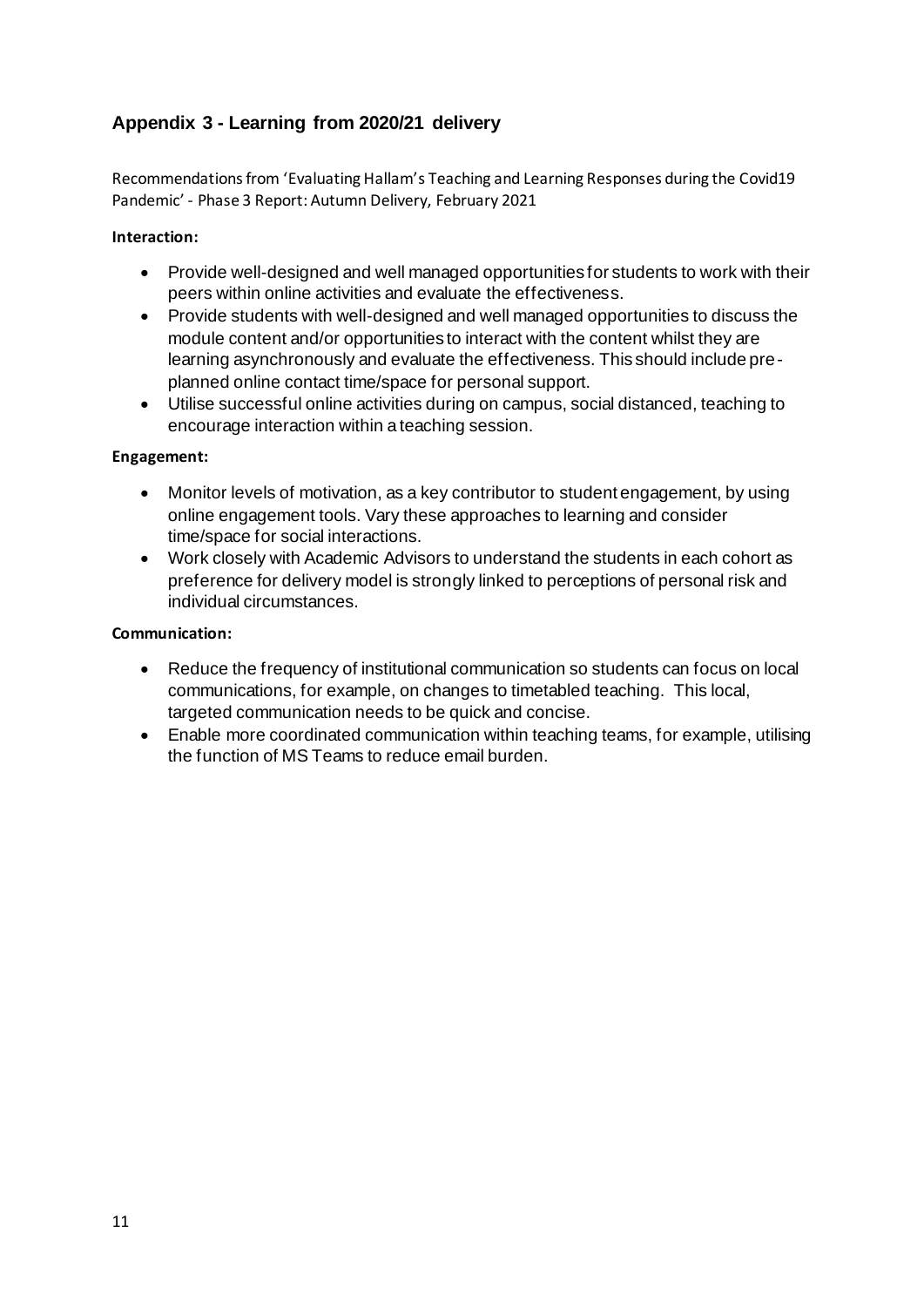## <span id="page-11-0"></span>**Appendix 4 – Draft refreshed course delivery principles**

The [Course Delivery Principles](https://sheffieldhallam.sharepoint.com/sites/4074/SitePages/Autumn-2020.aspx) (CDPs) are in the process of being refreshing to update them for Autumn 2021/22 delivery. The CDPs will continue to be used as the core framework to guide delivery of the student outcomes we need to achieve, recognising that this must relate to whole student experience and not only the way we deliver teaching.

### **Four principles of course delivery**

## **Advancing university strategy:**

Our taught provision should reflect the university's strategic aims of being applied and striving for distinctiveness and quality.

## **Student interest and engagement:**

Students are at the heart of our teaching. Courses should be engaging for students from all backgrounds, providing the best opportunities to succeed.

## **Combination of on campus and online learning and teaching:**

A course approach to student learning with course delivery models designed to engage students both with the digital and physical campus and resources and facilities on offer.

#### **Wellbeing and support:**

Teaching should be embedded in strong support for students and staff.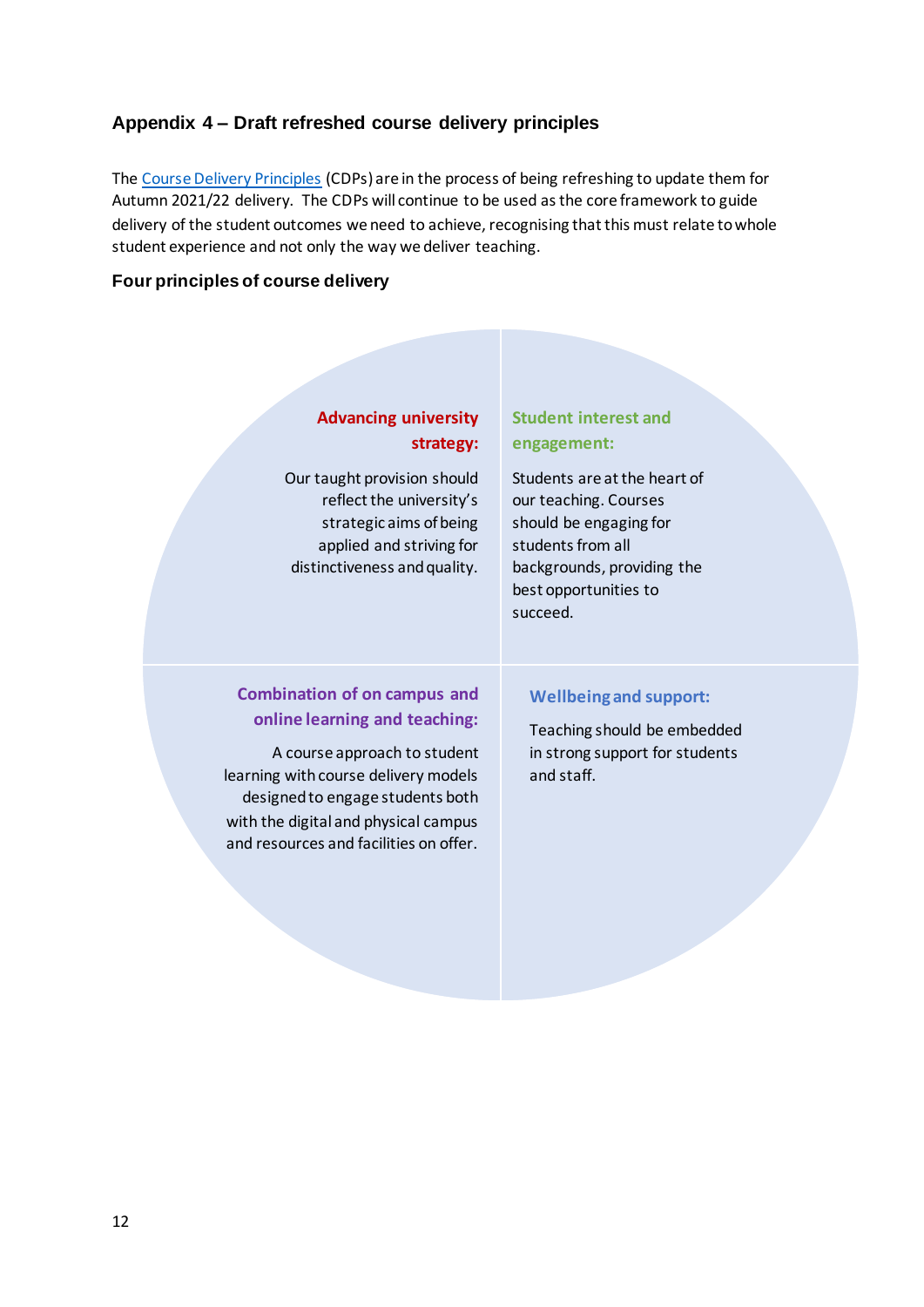## <span id="page-12-0"></span>**Hallam Model**

In addition to the Course Delivery Principles, the University's curriculum design principles are framed within the Hallam Model and help to ensure excellence in the way we deliver our mission to become the world's leading applied university. They are simple, clearly expressed and shape all we do. Explore the Hallam Model principles below to see ideas and links to existing programmes that may assist you to be even more creative and innovative in designing your curriculum through the Hallam Model lens. [Hallam Model](https://sheffieldhallam.sharepoint.com/sites/4038)

### **Engage**

Learning engages with the world beyond the university.

### **Challenge**

Learning is intellectually stretching.

### **Collaborate**

Learning with, from and alongside others.

### **Thrive**

Learning enables students to thrive personally, culturally and professions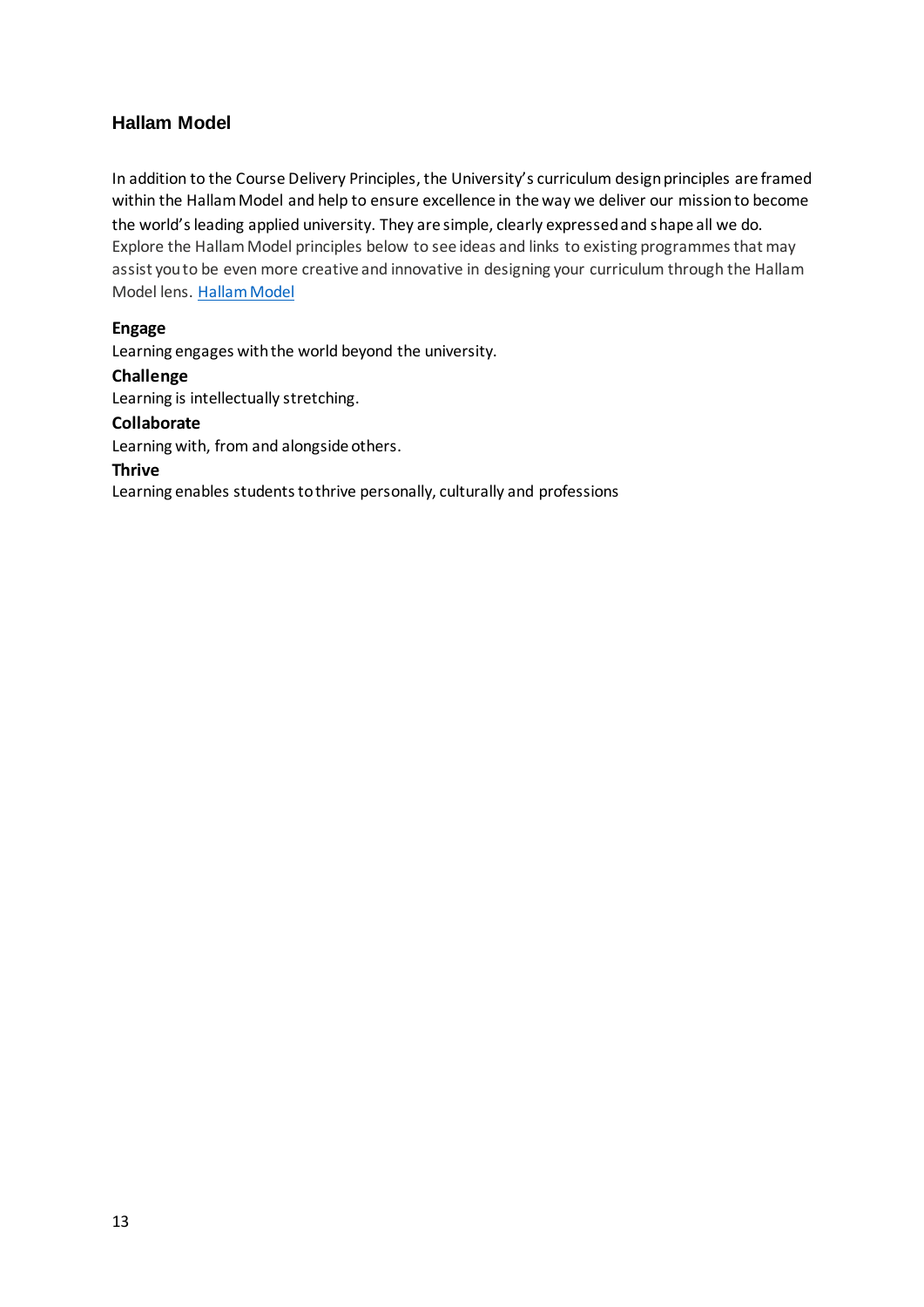## <span id="page-13-0"></span>**Appendix 5 – Planning for timetable requests – simplifying approaches to delivery**

Approaches to delivery of student learning require significant planning to effectively inform the production of a stable timetable. Our approach to 21/22 is outlined earlier in this document, a balance of online and on campus learning, including lectures online; small group working; practical applied learning mostly delivered on campus etc.

We need to produce a stable, resilient and effective timetable which can be published in a timely way, where timetable change requests are minimised to the least possible, and which can be released to students at the earliest opportunity.

The resource constraints and regularly changing Government guidance throughout 2020/21 demonstrated the need for clear and straightforward delivery modes for student learning. This approach to simplifying delivery should be carried forward and embedded in 2021/22 wherever possible.

Simplifying delivery modes supports:

- **Student engagement** by providing a regular and reliable plan for their activities on a course.
- **Staff workflow**by ensuring that teaching delivery is planned, reducing the need for change requests immediately before or during the term.
- **Timetabling** reducing the need for change requests.

Contextual planning allows timetable requests to reflect the needs of specific courses whilst delivering in line with expectations for 21/22. Consideration should be given to:

- Timetabling requests should prioritise real-time sessions (whether on-campus or online) that all students on the module are expected to attend.
- There is no preferred or standard delivery model recommended and decisions about delivery modes are dependent on the best student learning experience at course level.
- Courses will provide a rich and varied student experience through different learning environments, ensuring that all students have opportunities for on-campus learning as well as supported and high-quality online learning.
- Use of the 'timetable overlay' tool (currently being piloted) allows additional activities and extracurricular events to be presented to students as an overlay on their teaching timetable. Such activities may not belong to a particular module but can be made clearto students as an aide-memoir or to facilitate their time-scheduling/planning. It is also possible to add several overlays for different types of activities, for example course events, Department events, external events, etc.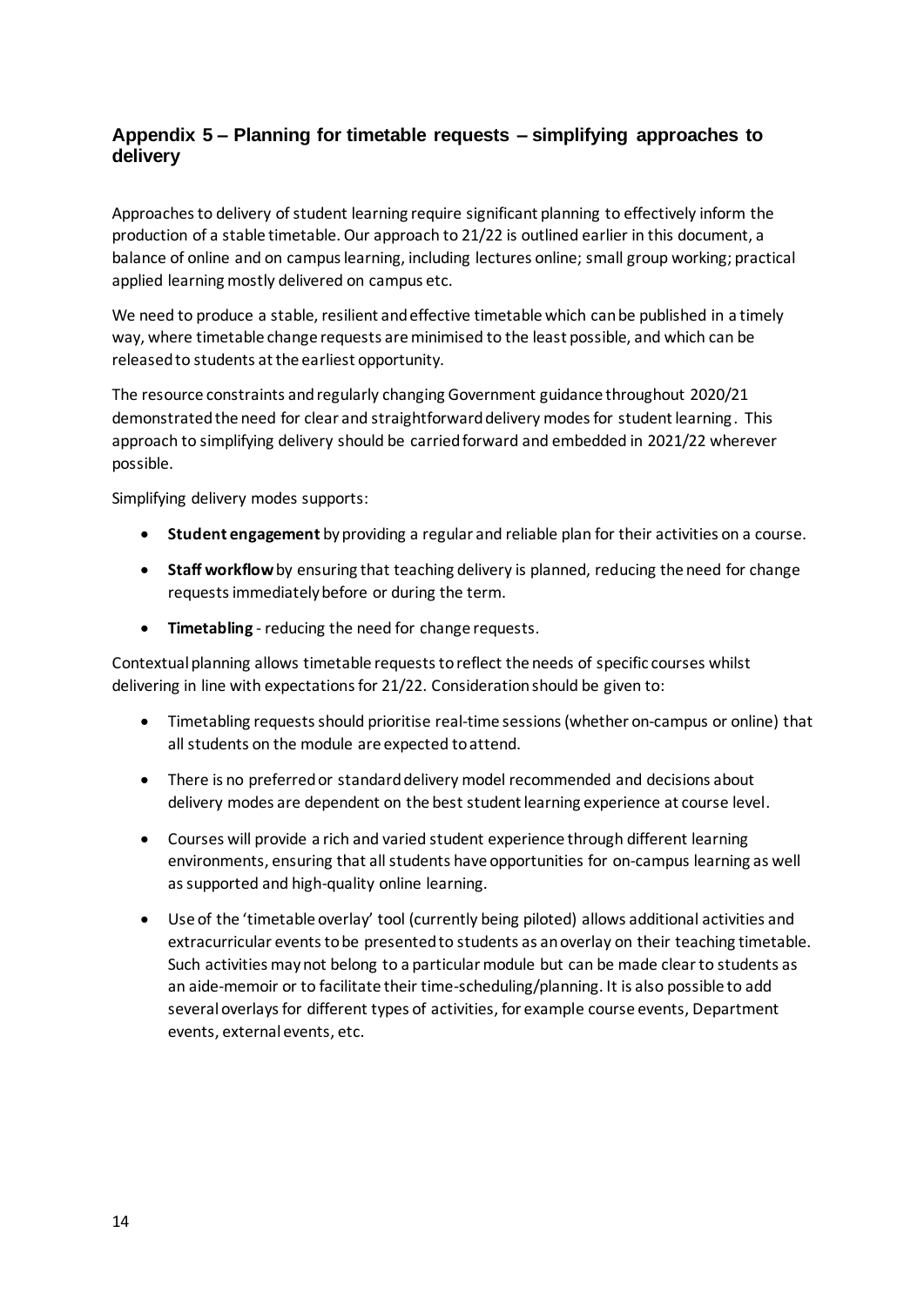#### **Timetabling Requests**

When thinking about timetable requests for Autumn 2021 there are a number of approaches that might be considered.

#### **Examples of delivery include:**

#### **Conventional delivery**

The standard delivery for a full-time course is spread across 12 weeks, typically with 2-4 hours of student/staff contact time per week for a standard 20-credit module. Assessment is generally carried out in the final 3 weeks. Students are typically studying 2 or 3 modules concurrently in each semester.

#### **Block Delivery**

Block Delivery refers to a delivery mode in which teaching on a single module is compressed into **4-6 weeks or less** followed by the next module and the next. Weekly learning hours remain the same as only one module is being studied at a time. Depending on the design of the curriculum and how discrete each module is from another, this may be a viable approach enabling students to focus on one module at a time. Timing of assessment would need to be considered as it could be 4 weeks module learning followed by 1 week assessment, prior to starting the next module, or all assessment happens at the end of the semester.

#### **Block booking**

Block booking space can maximise space usage but requires efficient local management. In addition to academic delivery hours on a module, block booking can be used for the delivery of on campus tutorials, practical sessions with TORS staff, or student-led small-group self-directed learning.

Consideration needs to be given to how much time is 'block booked' for teaching delivery against time available for Self-Directed Learning (SDL). For example, block booking space for a maximum of 3 hours in the morning and 3 hours in the afternoon allows students to book space for SDL around this time.

For example:

| $9-10am$      | $10-1pm$                                                            | $1-2pm$       | $2-5$ pm                                                          | $5-6$ pm      |
|---------------|---------------------------------------------------------------------|---------------|-------------------------------------------------------------------|---------------|
| SDL available | Learning session<br>(timetabled) - OR<br>SDL for specific<br>module | SDL available | Learning session<br>(timetabled) OR<br>SDL for specific<br>module | SDL available |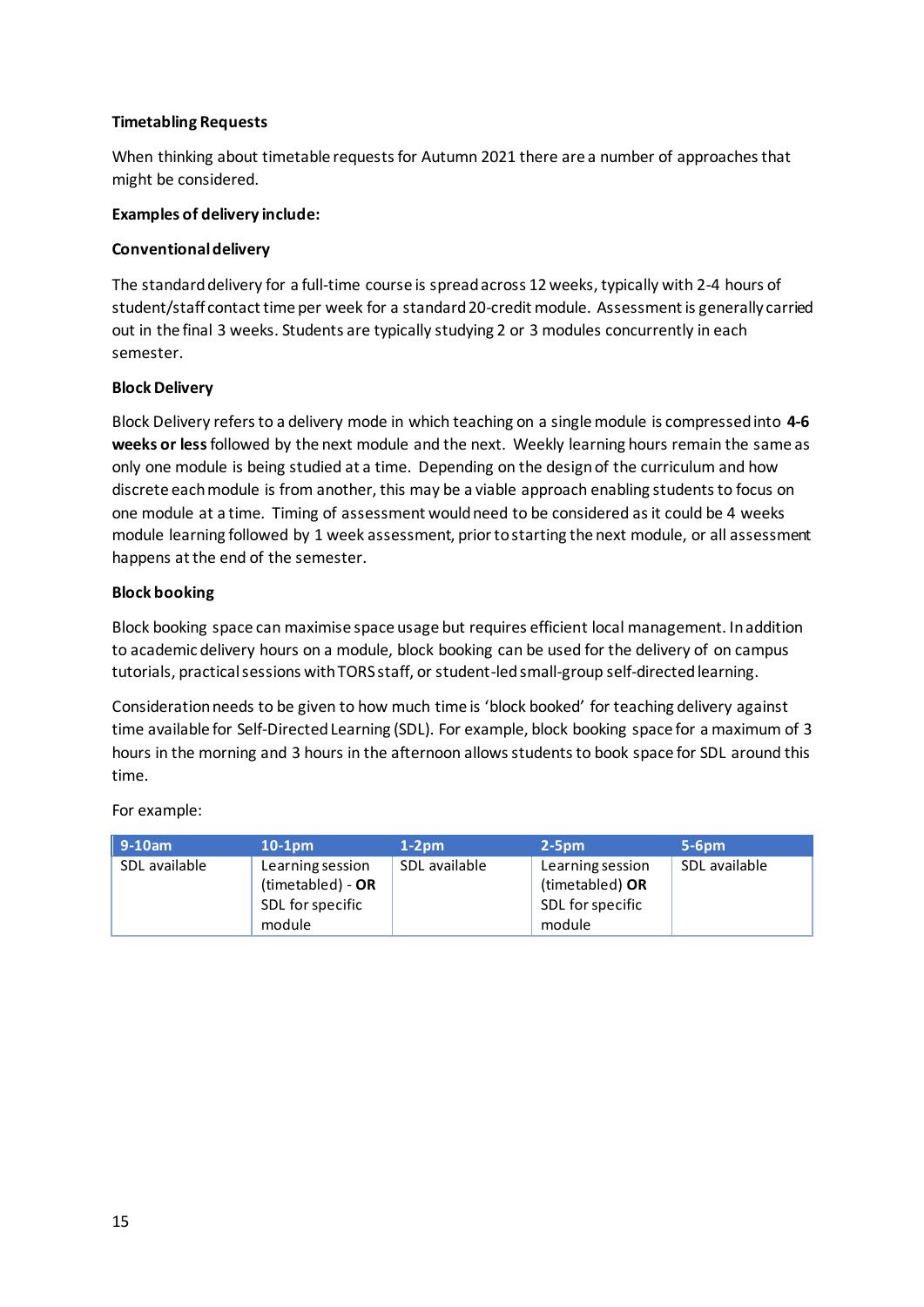## <span id="page-15-0"></span>**Appendix 6 - Timetabling**

| Monday 15 <sup>th</sup> March       | Timetable change requests open                       |
|-------------------------------------|------------------------------------------------------|
| Friday 16 <sup>th</sup> April       | Deadline for staff availability                      |
| Friday 30 <sup>th</sup> April*      | Deadline for 2021/22 Semester 1 requests             |
|                                     | *Extensions to deadline by agreement with Helen Best |
| Friday 23rd July                    | Deadline for 2021/22 Semester 2 requests             |
| Friday 30 <sup>th</sup> July        | Semester 1 Timetable published to staff              |
| Friday 20 <sup>th</sup> August      | Deadline for Semester 1 timetable changes            |
| Monday 6 <sup>th</sup> September    | Publish Semester 1 Timetable to returning students   |
| Monday 20 <sup>th</sup> September   | Publish Semester 1 Timetable to new students         |
| Friday 10 <sup>th</sup> December    | Publish Semester 2 Timetable to staff                |
|                                     | (change window also opens)                           |
| Friday 17 <sup>th</sup> December    | Publish Semester 2 Timetable to returning students   |
| Friday 7 <sup>th</sup> January 2022 | Deadline for Semester 2 change requests              |

#### <span id="page-15-1"></span>**Timetabling Timeline Process for 2021/22 Academic year:**

## <span id="page-15-2"></span>**Timetabling Enhancements**

## **1. Link in MyTimetable to online teaching (Zoom and Microsoft Teams)**

Investment was made in January 2021 to acquire this new functionality, following feedback from students who were finding it confusing on how to access online teaching. The function allows students to access an online (Zoom or Teams) meeting directly from MyTimetable meaning course teams do not have to communicate Zoom or Teams links in advance of any online teaching session. The new functionality is current being trialled in the Department of Finance, Accountancy and Business Systems. Feedback will be sought and shared after the Easter break to aid planning for wider scale roll out for Autumn 21/22 delivery.

## **2. Additional MyTimetable Calendar Overlay**

The calendar overlay functionality provides course teams with an opportunity to add non-teaching and non-mandatory but supplementary or subject-related activities to a calendar which can be directly overlayed on a students' timetable without being physically timetabled.

A pilot project is currently underway within two departments (FABS and Sport & Physical Activity), Employability and the Students' Union, which aims to explore the opportunities available to us through this Timetabling Functionality.

Once the pilot is complete, feedback will be sought and will aid further planning for wider-scale rollout for Autumn 21/22 delivery.

## **3. Effective Resource Allocation Project**

This project supports the effective delivery of teaching and learning through improvements in space management. It looks to develop a closer connection between space planning and timetabling functions. The project is specifically focussed on developing an assisted approach to scheduling, that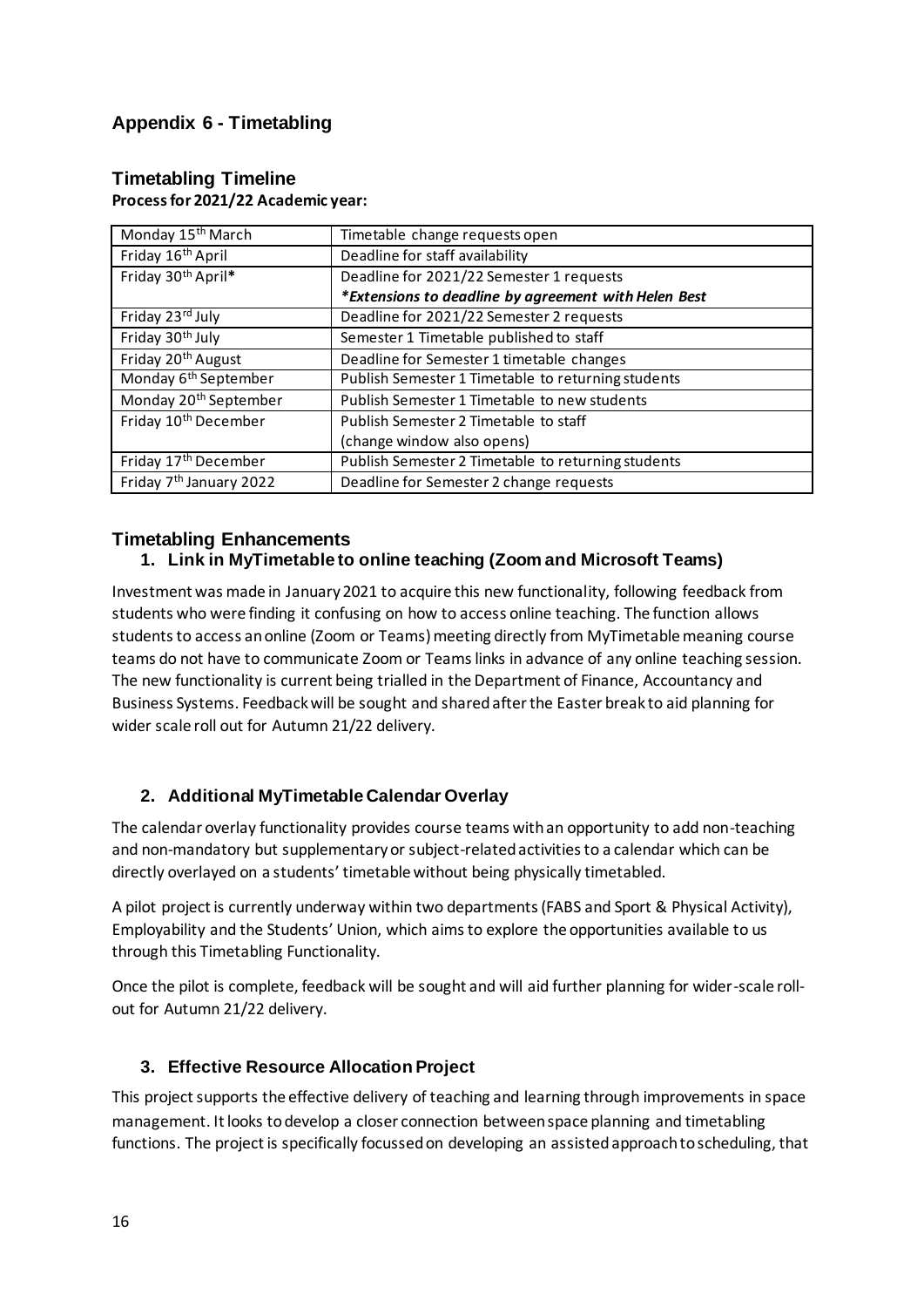can be used to improve the student experience, staff experience, and find efficiencies in the use of the estate.

## <span id="page-16-0"></span>**Building availability 2021/22**

All teaching space will be made available for Autumn delivery 21/22. All spaces that have already been made available through Semester 1 20/21 will be available. Of the buildings not yet re-opened, plans to prepare these for the Autumn. This includes the following:

- Willow Court
- Mews
- Chestnut
- Oaklands
- Main Building
- Main Hall
- City Gym
- Howard
- Arundel Building
- Southbourne

Spaces in EMB (not lab spaces) are being reviewed based on building infrastructure limits and Covid guidance, a separate update on this will be given in due course.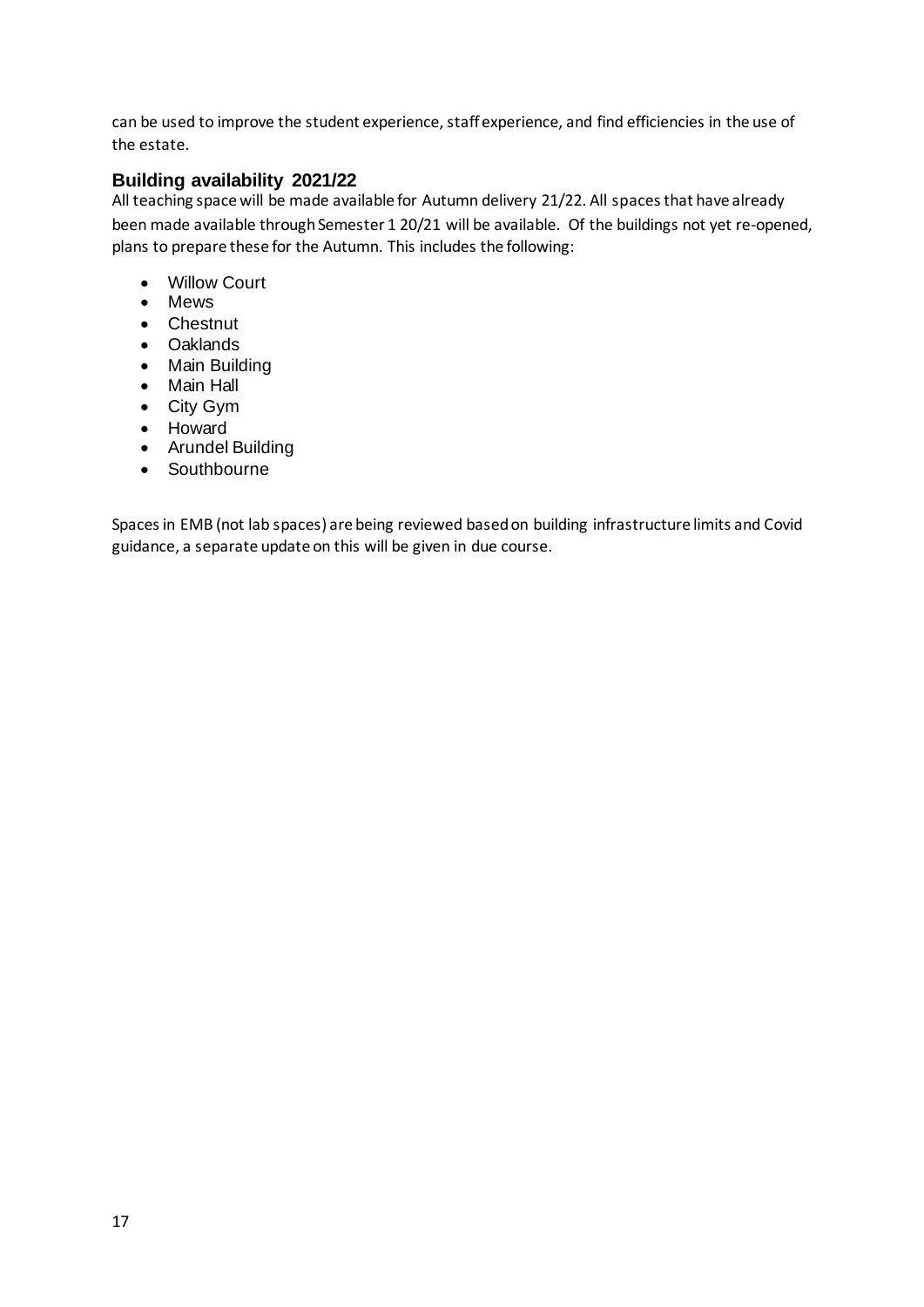### **SHEFFIELD HALLAM UNIVERSITY**

## **March 2021**

## **An update to the Timetabling Policy and Principles**

#### <span id="page-17-0"></span>**PURPOSE OF THE PAPER**

- The original timetabling principles framework and policy was presented to the Shaping Futures and Building a Great University Pillar Boards and ratified by ULT in December 2018.
- The framework of priorities is used for creation of student-centred timetables.
- This updated version reviews the principles framework to ensure that it reflects the needs of the University for the 21/22 academic year, in particular that principles support a blended learning approach and provide students with a stable teaching timetable.

### **SUMMARY OF CHANGES**

• Revisions to some principles to reflect changes to teaching and learning and University objectives.

In summary, changes to the original principles are:

- A primary principle where possible to give sufficient time between on-campus and online synchronous teaching sessions. Ideally where course structures, staffing and estate availability allows to have online synchronous activities on a separate day to on-campus activities.
- It is expected that a blended learning approach will by design give students more flexibility around how they study. Considering this and to allow the flexibility needed to deliver other priorities, the principle of 'a day free of study' has been removed.
- Zoning of classroom-based teaching activities has been removed as a primary principle.
- Avoiding scheduling UG FT teaching on a Wednesday afternoon remains a principle but will not be possible while social distancing remains in place, as per existing arrangements for the 2020/21 academic year.
- Priority to optimise utilisation of space to deliver FSP priorities.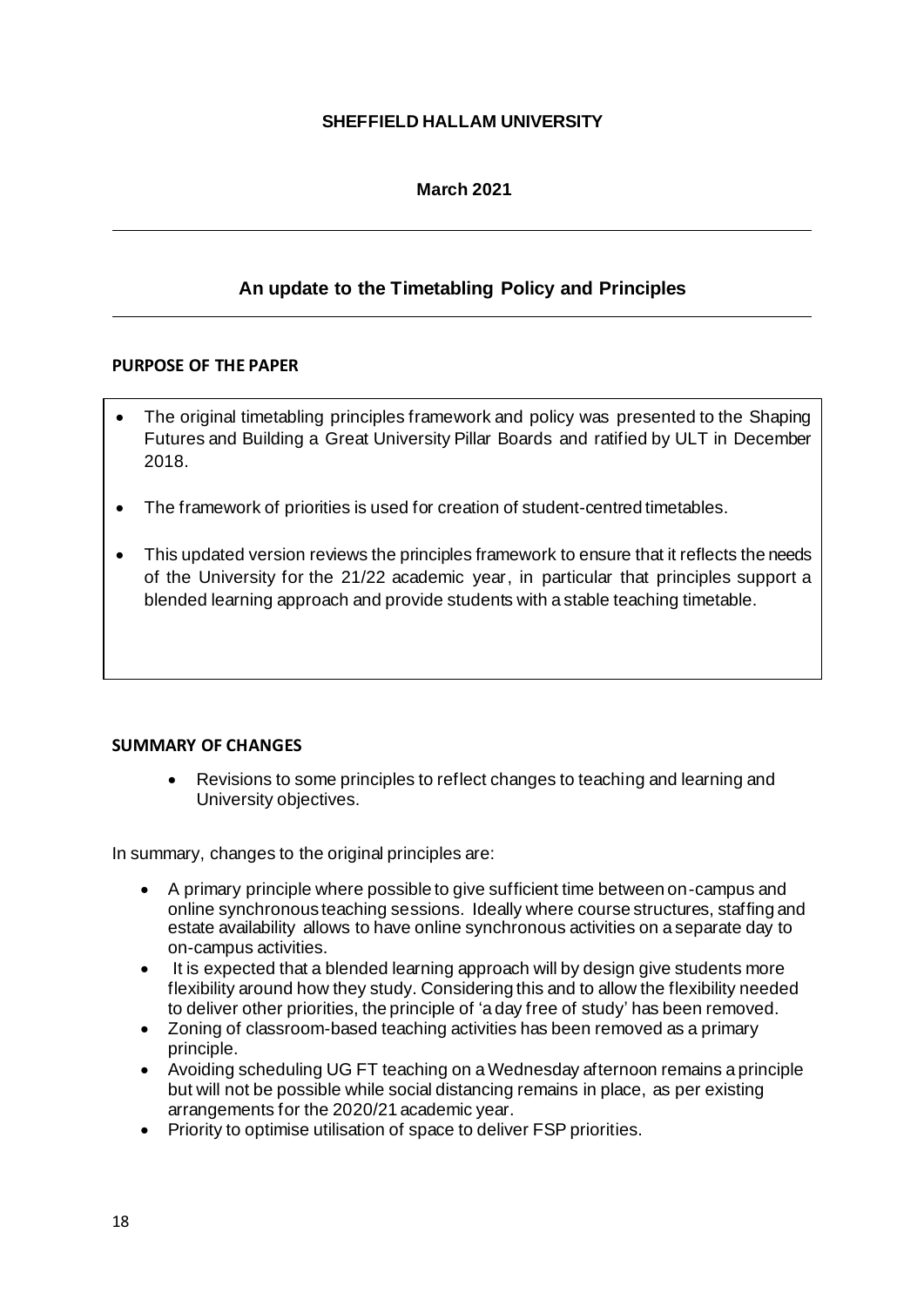## **An Update to the Timetabling Policy and Principles**

#### **PURPOSE OF THE PAPER**

To review and update existing principles to reflect changes to Learning and teaching and University strategic objectives.

### **INTRODUCTION**

- 1. A blended learning approach will require changes to the teaching principles. Management of on-campus and online activities is essential to ensure a coherent student timetable.
- 2. Effective management of the teaching estate is also critical. Efficient timetabling is vital to support FSP priorities.
- 3. Due to a variety of constraints, complexities, and interdependencies the University needs to manage and agree guiding principles to ensure priority is given to those that will contribute most to meeting the latest business needs and have the greatest impact on improving student and staff experience. This paper uses the approved framework approach for a review of all current principles, requirements, and expectations.

### **PROPOSALS**

#### **Agreement on timetabling expectations**

- 4. The timetabling principles provide a general set of rules and parameters for what a good timetable would look like. What is considered the 'perfect timetable' will, of course, vary for individual students and will depend on their personal circumstances, such as whether they commute, their subject discipline and level of study.
- 5. In the three tables below, items are either considered:

*Primary Principles:* These items are considered to have the greatest impact in the order listed in creating a student focussed timetable and supporting the Students' Union. These will be measured and reported on to inform annual planning (see table 1).

*Universal items:* These items should be considered norms, aspects that form the basis of timetabling process. These will be measured and reported on (see table 2).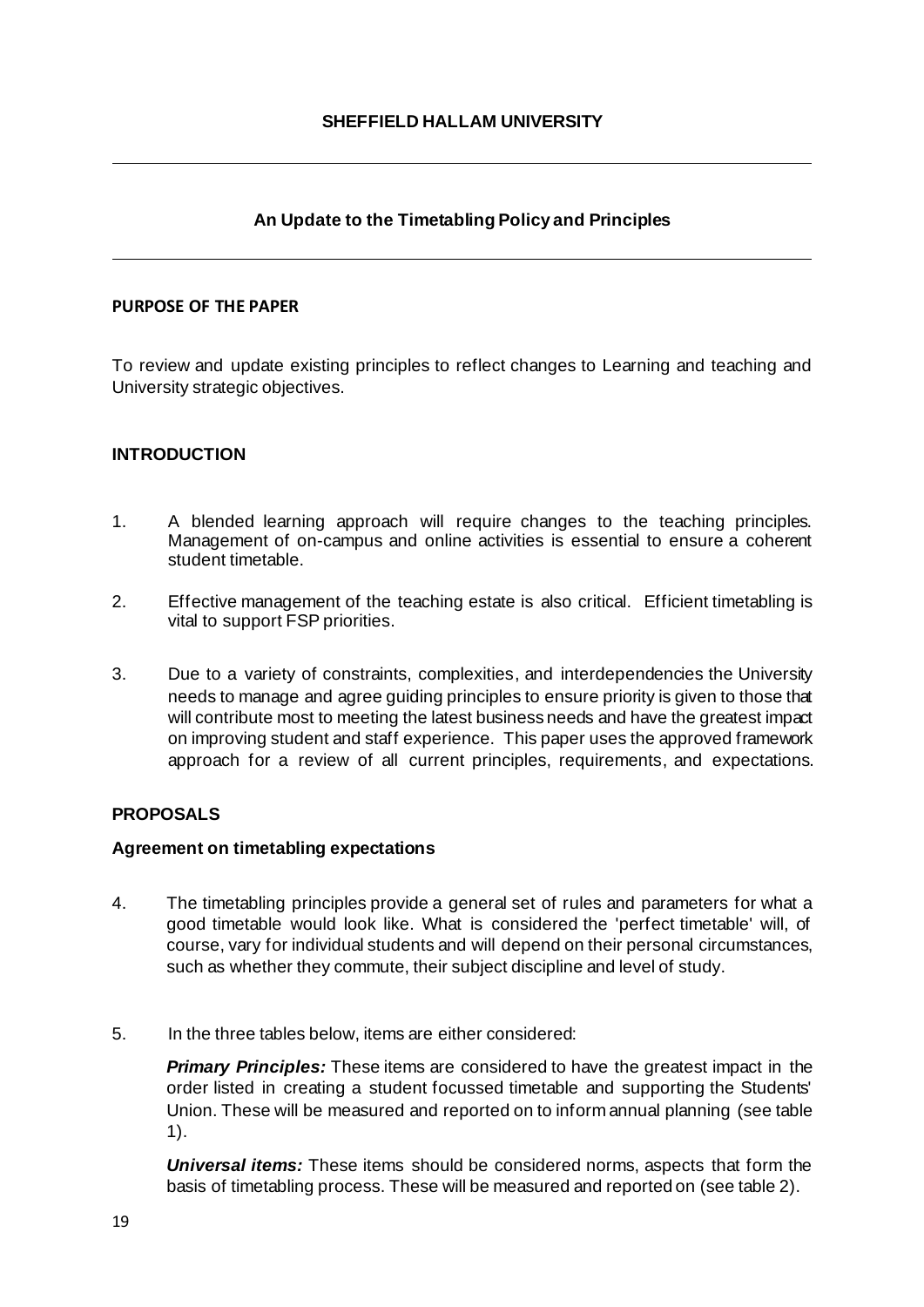*Additional aims:* These principles will only be included in initial scheduling where there is capacity after the primary principles have been considered. After draft timetables are published to academic staff, focus and effort will be on improving the inclusion of primary principles only, at this point change requests for these items will be declined. These items will not be measured or reported on (see table 3).

The tables below indicate whether each item is either: an existing principle, as detailed in the current version of the timetabling policy; an amended principle; or a new principle based on current requirements and expectations.

## **RANKING OF PRINCIPLES**

|  |   |  |  | Table 1 - Primary guiding principles |  |
|--|---|--|--|--------------------------------------|--|
|  | . |  |  |                                      |  |

| <b>Priority</b><br>order | <b>Principle</b>                                                                                                                                                                                                                                                                                                                                             | <b>Commentary</b>                                                                                                                                           | <b>Existing</b><br>principle and<br>monitoring |
|--------------------------|--------------------------------------------------------------------------------------------------------------------------------------------------------------------------------------------------------------------------------------------------------------------------------------------------------------------------------------------------------------|-------------------------------------------------------------------------------------------------------------------------------------------------------------|------------------------------------------------|
| 1                        | Allowing students to better manage their<br>Avoid<br>learning. Students require a gap between<br>consecutive<br>on-campus and online teaching sessions.<br>online and on<br>Where course structure, space and staff<br>campus<br>resource permits, online teaching will be<br>teaching<br>placed on a day without other on-campus<br>activities<br>teaching. |                                                                                                                                                             | This is a new<br>principle.                    |
| $\overline{2}$           | Teaching<br>activities will be<br>scheduled for<br>no more than 4<br>consecutive<br>hours without a<br>break.                                                                                                                                                                                                                                                | To enable students to engage fully in<br>sessions. This is current practice but is only a<br>staff principle in existing policy.                            | Existing<br>principle.<br>(measured)           |
| 3                        | Students will<br>only be<br>expected to<br>travel into<br>campus for two<br>or more hours<br>delivery.                                                                                                                                                                                                                                                       | To ensure that timetable is viable for students<br>that commute, avoiding travelling time and<br>expense for a single hour teaching session.                |                                                |
| $\overline{4}$           | To avoid where<br>possible the<br>scheduling of<br>activities on a<br>Wednesday                                                                                                                                                                                                                                                                              | To ensure we fulfil this obligation to students<br>and the SU.<br>Note that this principle will only be applied in<br>subject areas where teaching delivery | Yes<br>(measured).                             |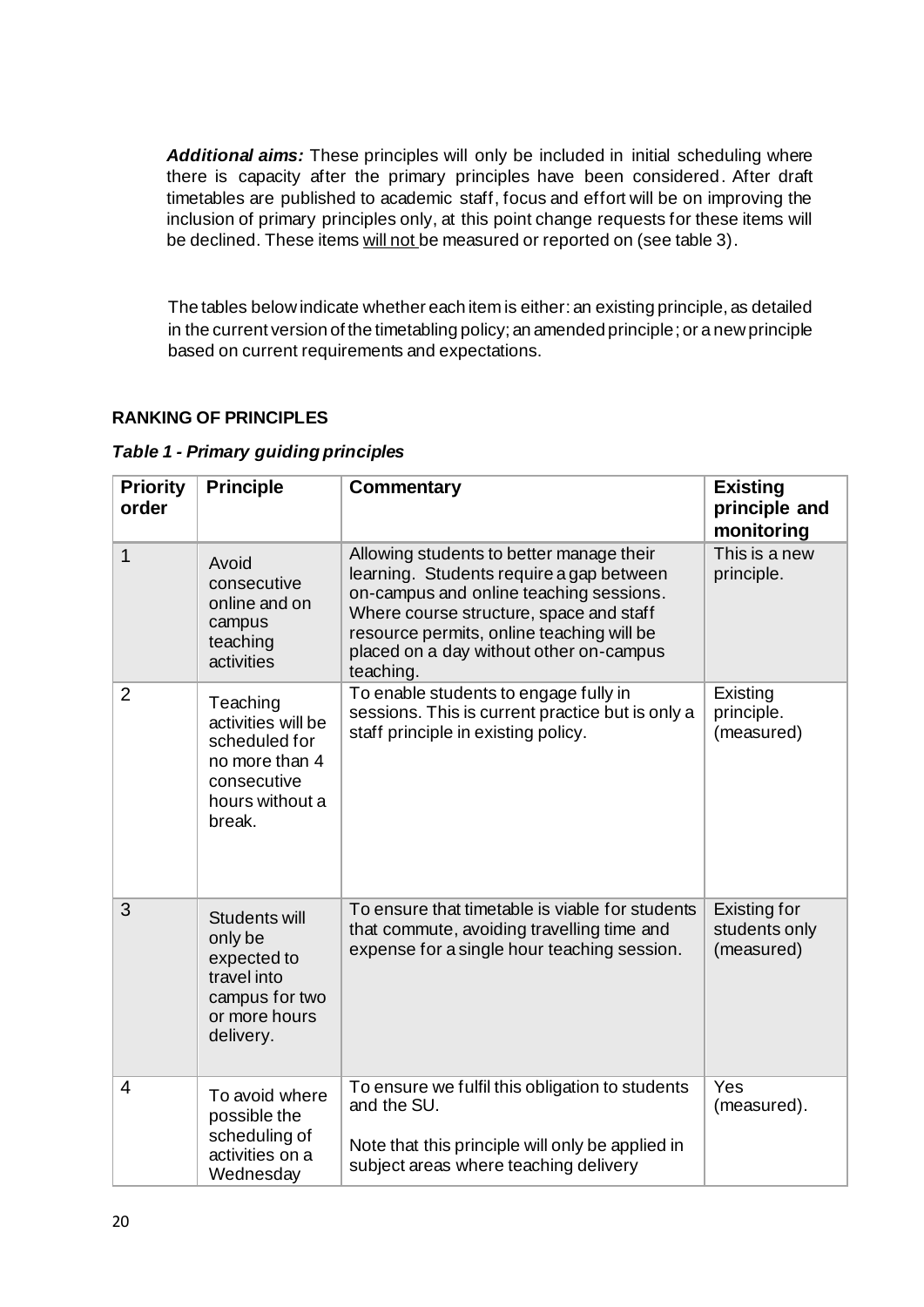|   | after 13.00 for<br>full-time,<br>undergraduate<br>students, to<br>allow students<br>to take part in<br><b>Students' Union</b><br>activities. | permits a free Wednesday afternoon due to<br>available resources.<br>Students that wish to participate in SU<br>activities and have a Wednesday afternoon<br>activity scheduled can request to move<br>sessions where an alternative is available.<br>Academic Departments to take greater role<br>for communicating this option to students.<br>Wednesday afternoons will continue to be<br>available for all teaching activity while<br>social distancing remains in place to<br>ensure estate resources are available for<br>teaching in smaller groups. The ability to<br>move between seminar groups may also<br>be limited. |                                  |
|---|----------------------------------------------------------------------------------------------------------------------------------------------|-----------------------------------------------------------------------------------------------------------------------------------------------------------------------------------------------------------------------------------------------------------------------------------------------------------------------------------------------------------------------------------------------------------------------------------------------------------------------------------------------------------------------------------------------------------------------------------------------------------------------------------|----------------------------------|
| 5 | To allocate<br>student<br>groupings as<br>specified by<br>department<br>contacts where<br>allocation is key<br>for learning<br>outcomes      | Determined through teaching group<br>allocations                                                                                                                                                                                                                                                                                                                                                                                                                                                                                                                                                                                  | Amended<br>(Not measured)        |
| 6 | Staff will be<br>provided with a<br>lunchbreak.                                                                                              | Staff will have appropriate breaks. To<br>facilitate this may require changes to the<br>staffing arrangements for teaching activities.<br>Where this is the case, the Timetabling team<br>will work with Academic Timetabling Leads to<br>make necessary alterations.                                                                                                                                                                                                                                                                                                                                                             | Yes, for staff<br>(Not measured) |

*Table 2 - Universal requirements*

| <b>Item</b> | <b>Principle</b>                                                                                                                                                                                                                    | <b>Existing</b><br>principle?                                                       |
|-------------|-------------------------------------------------------------------------------------------------------------------------------------------------------------------------------------------------------------------------------------|-------------------------------------------------------------------------------------|
|             | To timetable within and use the full standard teaching week.<br>Any changes to the teaching week for the academic year will be<br>made prior to the start of timetabling.                                                           | Yes, and<br>amended to<br>include using<br>the full teaching<br>week.<br>(measured) |
| 2           | To schedule activities where possible at a consistent day and time<br>for each occurrence. Timetable requests should not state a fixed<br>day and time unless required by external factors like degree<br>apprenticeship employers. | Yes (It is not<br>currently<br>possible to<br>measure this)                         |
| 3           | The process for timetabling works towards optimising efficient<br>utilisation of space to deliver a FSP priority to achieve more                                                                                                    | Amended                                                                             |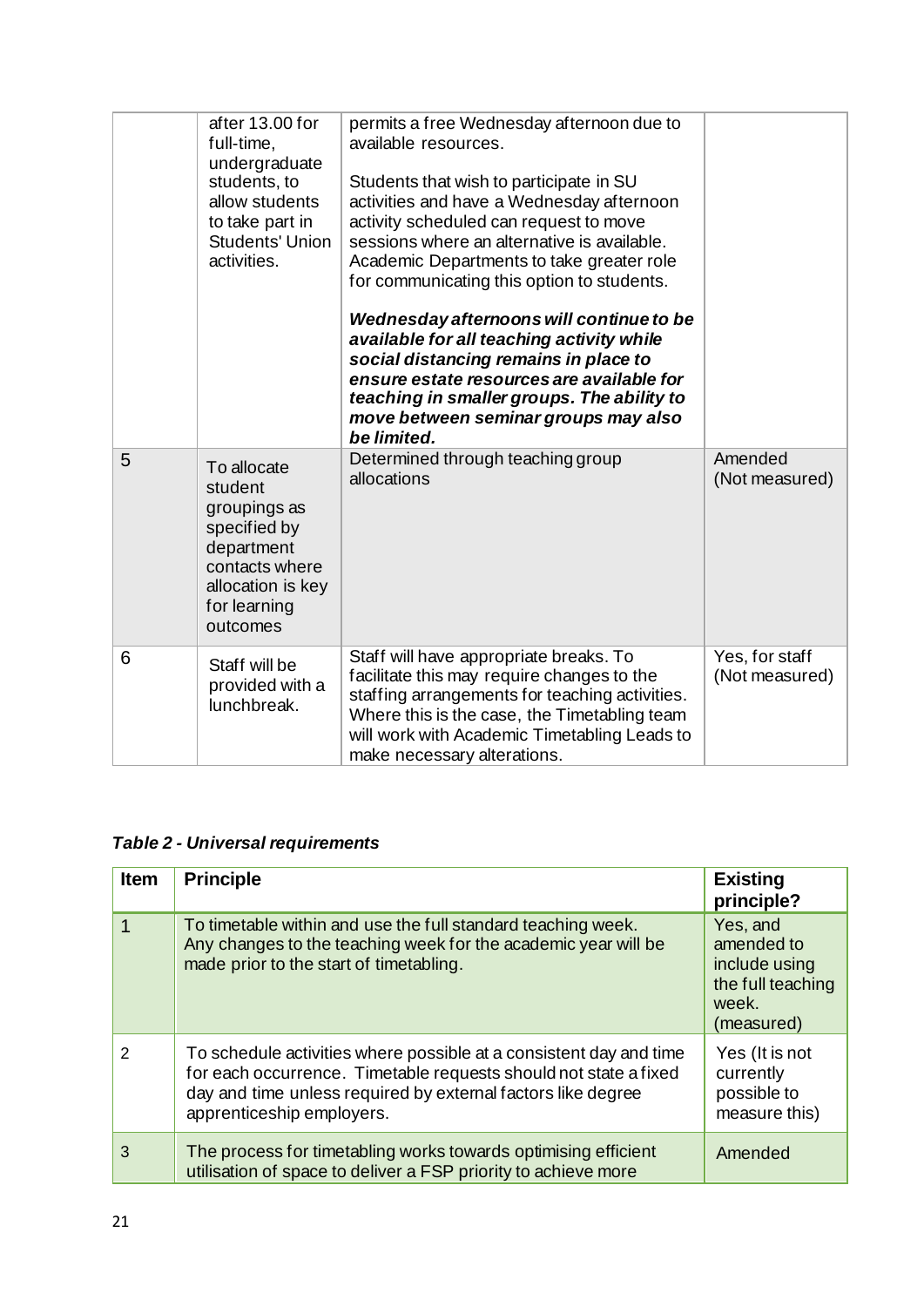| efficient and sustainable operations. The aim is to use space better<br>so we can deliver more activity from reduced space.                                                                                               | (measured)        |
|---------------------------------------------------------------------------------------------------------------------------------------------------------------------------------------------------------------------------|-------------------|
| Staff availability and changes are owned and managed by faculty<br>teams with reference to The Process for Academic Staff Planning<br>for Teaching. Staff availability statistics will be made available to<br>faculties. | Yes<br>(measured) |

## *Table 3 - Additional aims for consideration during initial scheduling (in no particular order)*

| <b>Item</b>    | <b>Principle</b>                                                                                                                                                                                                                                                                                                                  | <b>Commentary</b>                                                                                                                                                                                                | <b>Existing</b><br>principle?                      |
|----------------|-----------------------------------------------------------------------------------------------------------------------------------------------------------------------------------------------------------------------------------------------------------------------------------------------------------------------------------|------------------------------------------------------------------------------------------------------------------------------------------------------------------------------------------------------------------|----------------------------------------------------|
| $\mathbf{1}$   | To normally timetable a gap of no<br>more than three hours between<br>on-campus synchronous teaching<br>sessions                                                                                                                                                                                                                  |                                                                                                                                                                                                                  | Yes                                                |
| $\overline{2}$ | Sequencing of lecture and<br>seminar/practical sessions                                                                                                                                                                                                                                                                           | Only where sequencing is<br>essential. Sequencing<br>requests approved through<br>consultation with Academic<br>Timetabling Lead.                                                                                | <b>Expectation but</b><br>no existing<br>principle |
| 3              | When constructing the timetable,<br>staff time for teaching and<br>business needs will reflect the<br>staff allocation provided to the<br>timetabling team.                                                                                                                                                                       | Staff availability will be<br>approved via faculty and<br>recorded in the timetabling<br>system.<br>Changes via AWP without<br>change to teaching timetable<br>(i.e., day and timeslot of<br>teaching activity). | Yes                                                |
| $\overline{4}$ | Except by agreement with the<br>lecturer concerned, a lecturer will<br>not be timetabled to teach more<br>than two evening sessions per<br>week, to teach in all three<br>sessions of the day (normally<br>9:00-13:00, 13:00-17:00, and<br>17:00-21:00) or to teach in the<br>morning and the evening session<br>of the same day. | Changes via AWP without<br>change to teaching timetable<br>(i.e., day and timeslot of<br>teaching activity).                                                                                                     | Yes                                                |
| 5              | Non mandatory activities e.g.,<br>drops-ins, placement briefings will<br>be included on timetables where<br>possible.                                                                                                                                                                                                             | Will be resolved through new<br>web portal.                                                                                                                                                                      | Yes                                                |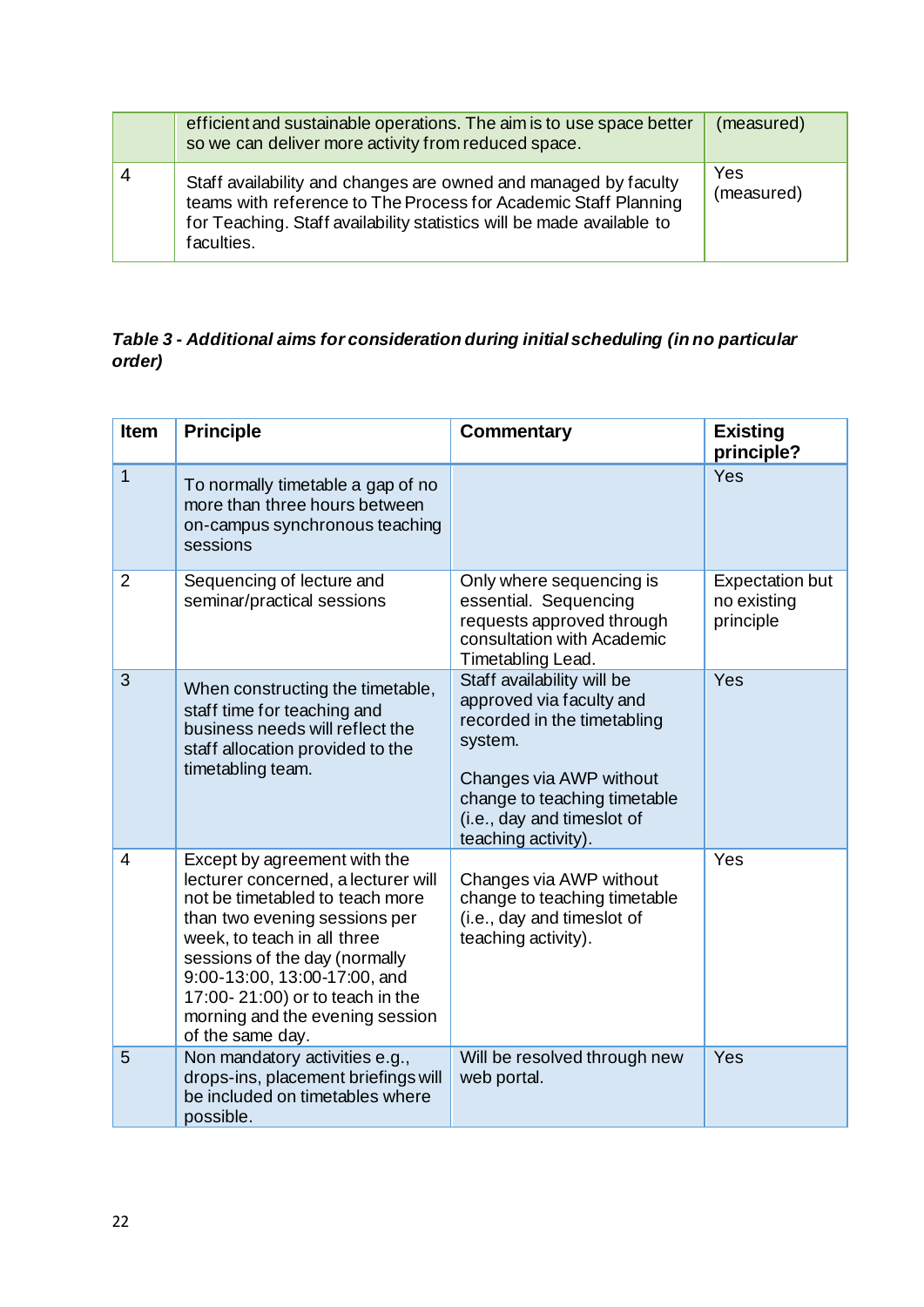## **A note on sequencing of teaching (additional aim no. 2)**

6. Sequencing is the order between lecture and seminar sessions and is generally requested to take place within each week. Often module leaders expect a module's lecture to precede seminar/practical sessions. While there are certain areas where this style of delivery is a legitimate requirement, there are others where this constraint is preferential. Sequencing can be incorporated on a small scale, but not on a large scale due to the potential for conflicting sequencing between modules and physical constraint of the estate.

## **CONDITIONS NEEDED FOR SUCCESS**

7. A variety of review of Timetabling over previous years have noted timetabling complexities and constraints. These included: available space and the estate, start dates and durations of modules, new course validations and changes to delivery, patterns of teaching, student numbers and class sizes, availability of staff and assessment methodology. These factors both individually and collectively continue to impact on overall quality of the timetable which can be achieved as identified by an independent review of timetabling by SUMS.

### **Course design and delivery**

- 8. It is not always possible to meet all principles where the design of a course is in some part dictated by external body requirements or a high demand for a limited resource, this include both space and staff. Students may also opt into sessions that take place out of core hours (such as language courses). These types of constraint are not visible from viewing a single student's timetable but become apparent when taking an overview of all course components and the usage of spaces.
- 9. Table 2 highlights the difficulties in providing UG students in the Department of Computing with the free Wednesday afternoon principle, due to limited availability of specialist space.

|                                   |       |       | Conformance against UG Wednesday afternoon principle |
|-----------------------------------|-------|-------|------------------------------------------------------|
| <b>Academic Year</b>              | 16/17 | 17/18 | 18/19                                                |
| Department of<br><b>Computing</b> | 66.1% | 55.3% | 45.2%                                                |

- 10. Where the delivery of teaching activities is planned to be uneven across a course (e.g., 60 credits delivered weekly and 60 credits delivered in even weeks only) the principles cannot be applied evenly which may lead to a poor student experience.
- 11. If the modes used for delivering teaching are not considered at the time of course and portfolio design then the available resources may not allow principles to be met. A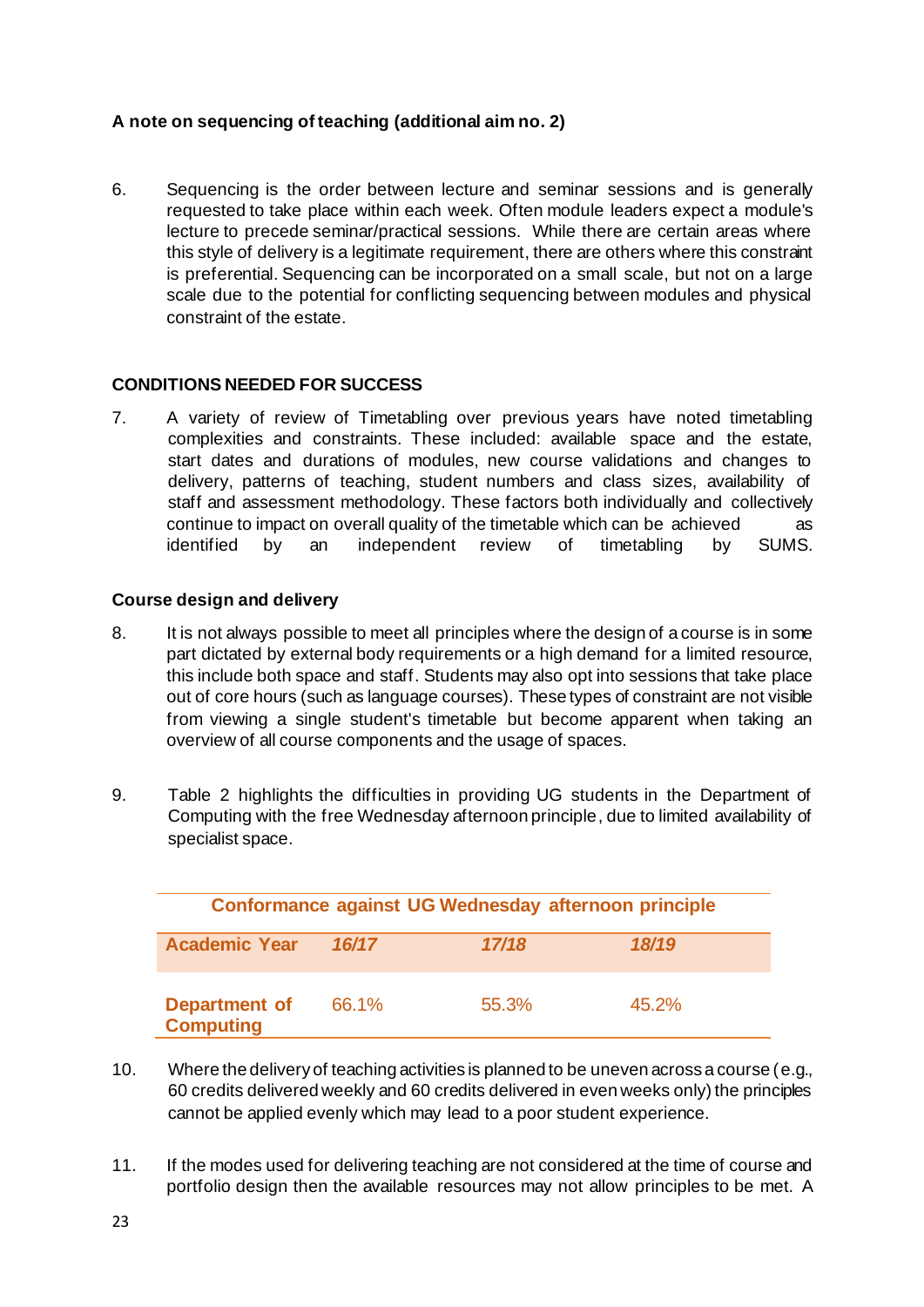Department would need to opt out of principles where there is a justified pedagogical need to do so, so realistic student expectations can be set. This supports the SUMS review recommendation around Space Management and Timetabling teams having an involvement in programme sign-off.

### **Stability and minimal change**

- 12. The high volume of changes post publication destabilises the timetable and reduces the overall quality of the schedule for students. Stability of the timetable and conformance against principles is impacted by staffing of teaching activities. This may be a result of academic work planning activity, fractional contracts, flexible working, sickness, staff departures/arrivals, staff availability or the use of associate lecturers. Changes to staffing, and therefore published timetables are continuous throughout the timetabling cycle and the academic year.
- 13. However, another driver for continuous change is the need to improve department engagement and planning in order to inform the data collection process in February and subsequent review of the draft timetable. It is also important that there is clear separation between 'must haves' where effort should be expended for the largest return on improving NSS Scores (described as primary guiding principles) and items that are 'should haves' or otherwise desirable to individual staff or students which may be approached differently or have less return for the overall student experience.

## **ACTIONS AND RECOMMENDATIONS**

- 14. To adopt the updated guiding principles, which will be embedded in the timetabling via collaboration between the Timetabling team and Academic Timetabling Leads.
- 15. Timetable requests should avoid stating a fixed day and time unless required by external factors like degree apprenticeship employers. Activities will be scheduled where possible at a consistent day and time for each occurrence.
- 16. Due to pressure on resources sequencing needs to be kept to the minimum required. Where sequencing is essential to the delivery of a module the seminar/practical in the first week of term is either used as a module introduction or does not take place. A seminar is then added at the end of the semester (which is historically underused). This practice is already embedded in some Departments. A request to approve 'in week' sequencing per department/course will only be carried out prior to the start of each timetabling cycle.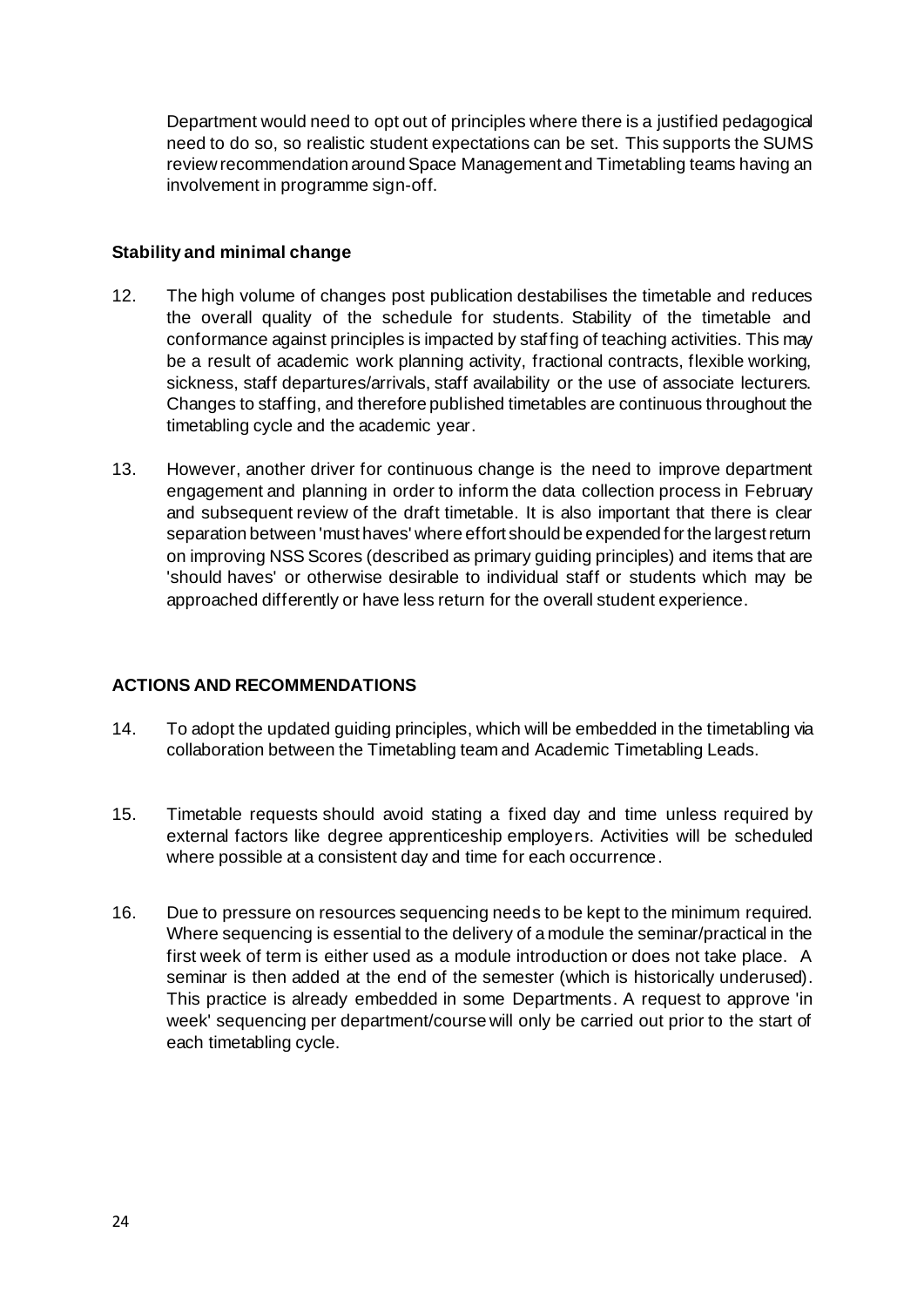## <span id="page-24-0"></span>**Appendix 7 – Conditions and enablers to support delivery**

### **Organisational enablers to support delivery**

The Dean of Academic Strategy will provide coherence to the implementation of the necessary conditions and enablers for Autumn 2021 delivery. This will involve extending the integrated working practices that have been in place during the Covid pandemic including close collaboration with DVA Academic; Deans of College; Dean of Students; Heads of Department; Head of Technical Services; Head of DTS; Director of Estates and Facilities; and other Professional Service colleagues. The Silver groups will oversee activity in ensuring conditions and enablers are in place for effective Autumn delivery.

The sprint work and current experience identified the following areas which will ensure measures are in place.

- Provide updated Course Delivery Principles and a framework of guidance for 21/22 including assurance reporting.
- Working in collaboration with Estates and Facilities to support building openings and opening times; and on campus learning and experience (f2f; social learning; building communities). Estate infrastructure changing the use of spaces to suit blended delivery e.g., more social learning spaces/learning centres.
- Working with Dean of Students to standardise and develop online platforms and to ensure support is in place for digital interaction between students and staff.
- Further investment in equipment, hardware, and software to enable greater self-directed learning e.g., equipment loans for learning away from campus – build into business planning and budget setting.
- Working with DTS to embed a legacy of the innovations in remote access to resources and understanding of where further investment is needed.
- TORS will continue to work collaboratively for technical provision in the same way as this year but building on learning and student feedback.
- Dean of Students to develop the approach to exams and assessment which supports an inclusive and blended approach to delivery.
- Providing strong development of staff skills and confidence through
	- o a robust academic development offer
	- o a managed approach to sharing good practice
	- o Support in developing student peer to peer; digital; mentors; buddies; group work
	- o Advice, guidance on building digital communities
	- o Pre-recorded learning episodes are of high quality
	- o Developing staff digital literacy staff development required.
- Ensuring appropriate employee relations and partnership working with the Trade Unions and with the Student Union.
- Commissioning timetabling process improvements.
- Commissioning ongoing innovation in learning resource support (TORS; DTS; ADev; Digital skills; Employability and Enterprise; learning centre).
- Commissioning advice, guidance, and development opportunities (ADev; Digital skills; T&L; Employability and Enterprise).
- Working with colleagues in Marketing and Communications on the SHU-wide communications (staff and student).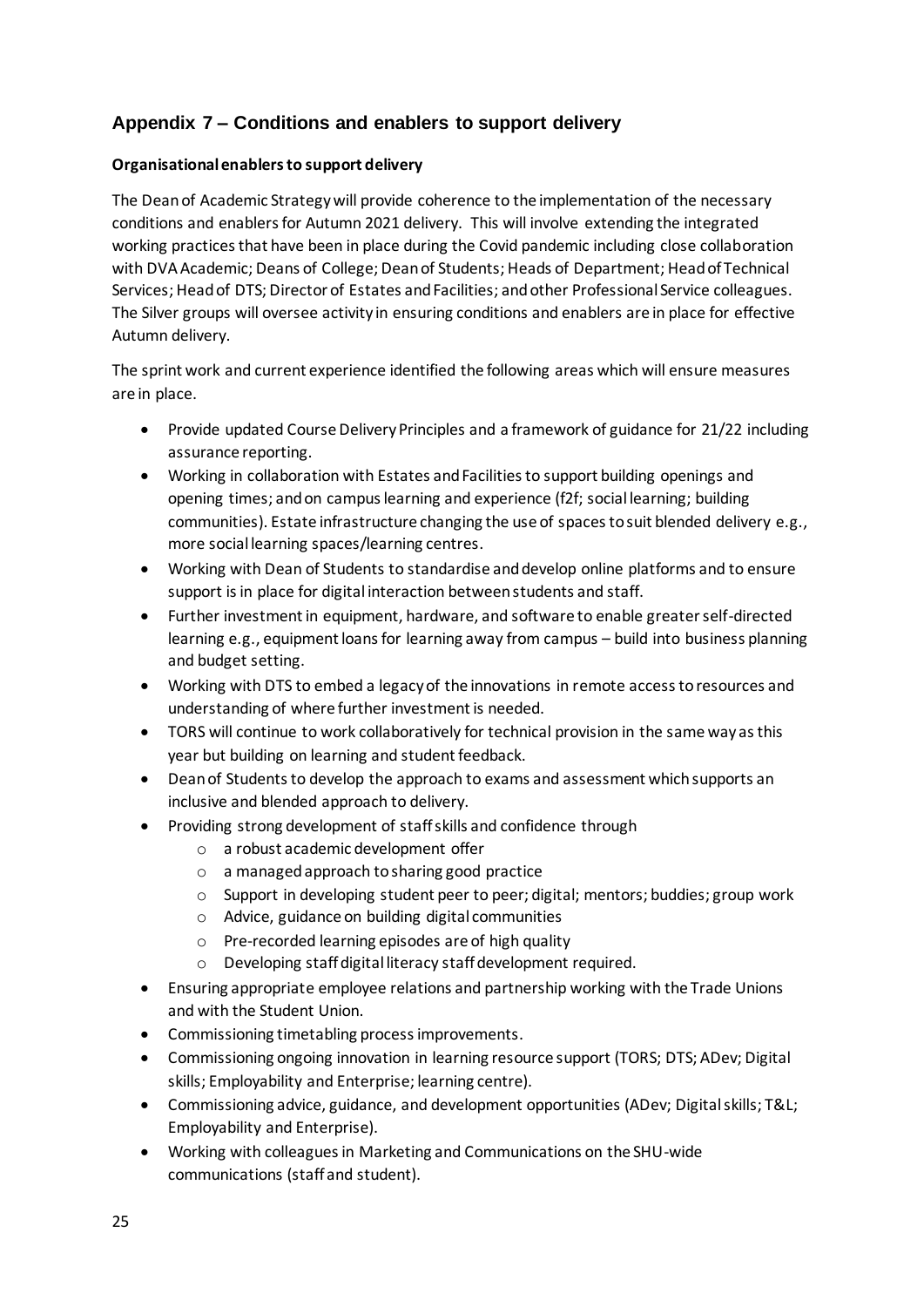- Collating and sharing findings from student voice activities.
- Providing central oversight of key planning activities (timetabling; module choice etc)

### **In addition, support for implementation for departments and courses will be provided through:**

- Associate Deans Teaching & Learning (AD T&L) will lead and coordinate implementation of these principles in the colleges
- The Teaching and Learning Leadership (TaLL) team will ensure University-wide consistency and coordination
- Student Experience, Teaching and Learning (SETL) and the Dean of Students will provide support and advice to course teams
- Business Engagement, Skills and Employability (BESE) will provide guidance on the Highly Skilled Employment modules as flexibility will be needed in how work experience and placements are delivered
- The Academic Development and Diversity (ADD) team will provide institutional oversight of and support for ensuring equity and inclusivity in provision
- The TaLL team and Academic Quality and Standards (AQS) will provide clear guidelines to course teams to ensure and provide quality assurance and enhancement, including approaches to course performance review
- The Student Engagement Evaluation and Research (STEER) team within SETL will provide guidance and support to ensure that a diverse range of student voices inform the development and evaluation of provision

### **Support from central communications**

We have a range of central channels and an existing communications framework that we can use to communicate the overarching messaging and share the ongoing planning, as below:

- College newsletters
- SLG email fortnightly
- All staff email weekly
- VC/DVC all staff video weekly
- Academic digest weekly
- Managers Brief fortnightly
- Student Digest -fortnightly
- VC all student video as required

### **Support with local Comms**

Direct communications to students from their academic team is key. Students want, appreciate and engage with communications from their lecturers in a way that cannot be matched by broadcast messaging.

As with the content of your course planning, you should think creatively about how to capture your students' attention and enthusiasm in the way you articulate your planned course delivery.

Consider what your key messages are an[d any innovative ways](https://sheffieldhallam.sharepoint.com/sites/3029/SitePages/IC-Toolkit.aspx) you can convey these.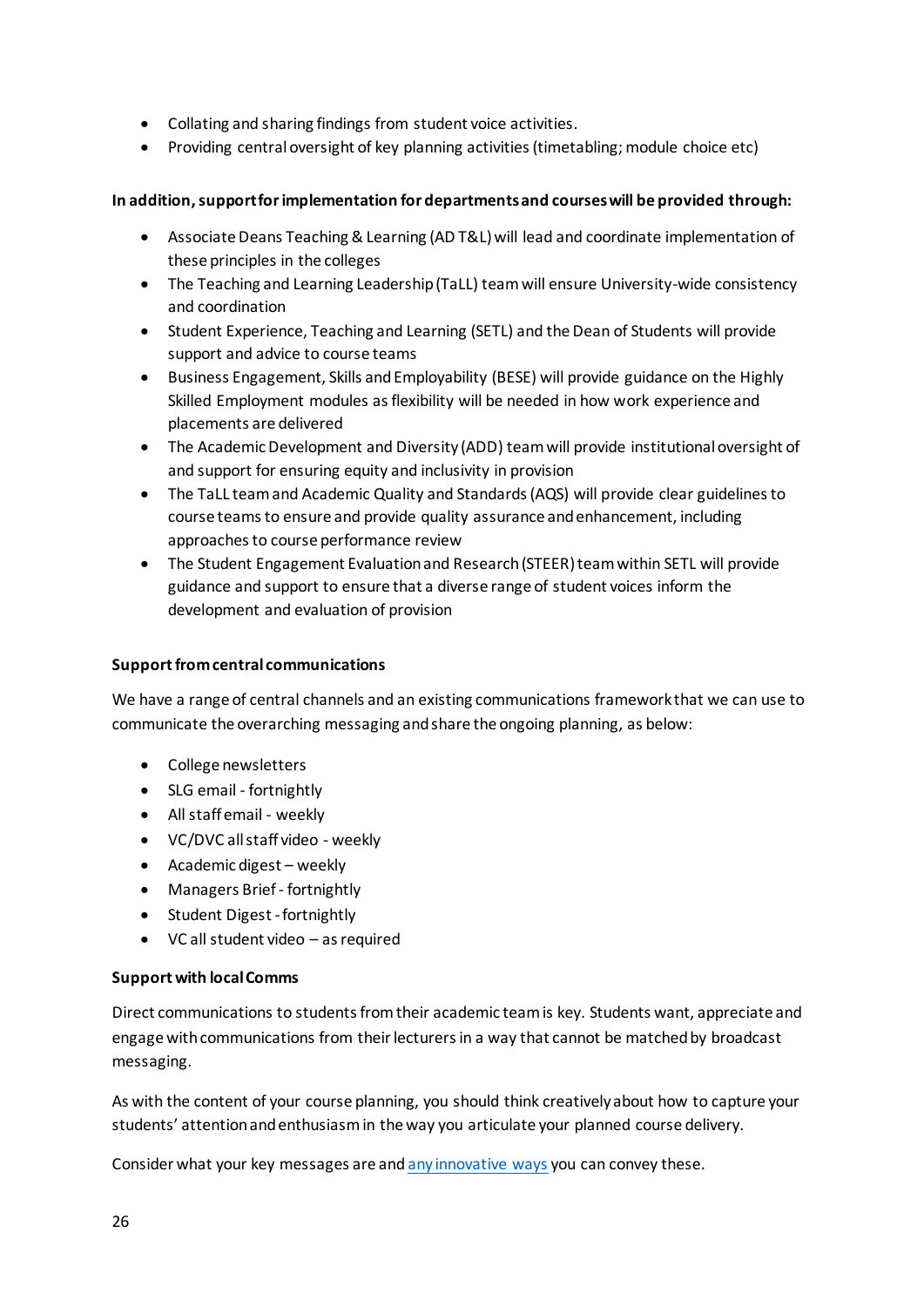## <span id="page-26-0"></span>**Appendix 8 – Accountability and assurance reporting**

#### **Framework for accountability and assurance reporting.**

Academic planning happens in the context of the subject discipline at module and course levels leading to contextual plans for departments. The key accountabilities for effective contextual planning and for providing assurance are as follows:

| Role                      | Accountability                                                           |
|---------------------------|--------------------------------------------------------------------------|
| Dean of College           | Accountable to DVC (Academic) via College Delivery Group for contextual  |
|                           | delivery across the College being in accordance with the Course Delivery |
|                           | Principles                                                               |
| <b>Head of Department</b> | Accountable to the Dean of College for development and delivery of       |
|                           | contextual plans that align to the Course Delivery Principles and        |
|                           | framework for delivery in Autumn 2021.                                   |
|                           | Responsible to the ADTL for provision of assurance reports.              |
| AD Teaching & Learning    | Accountable to Dean of College for collation of assurance reports from   |
|                           | College.                                                                 |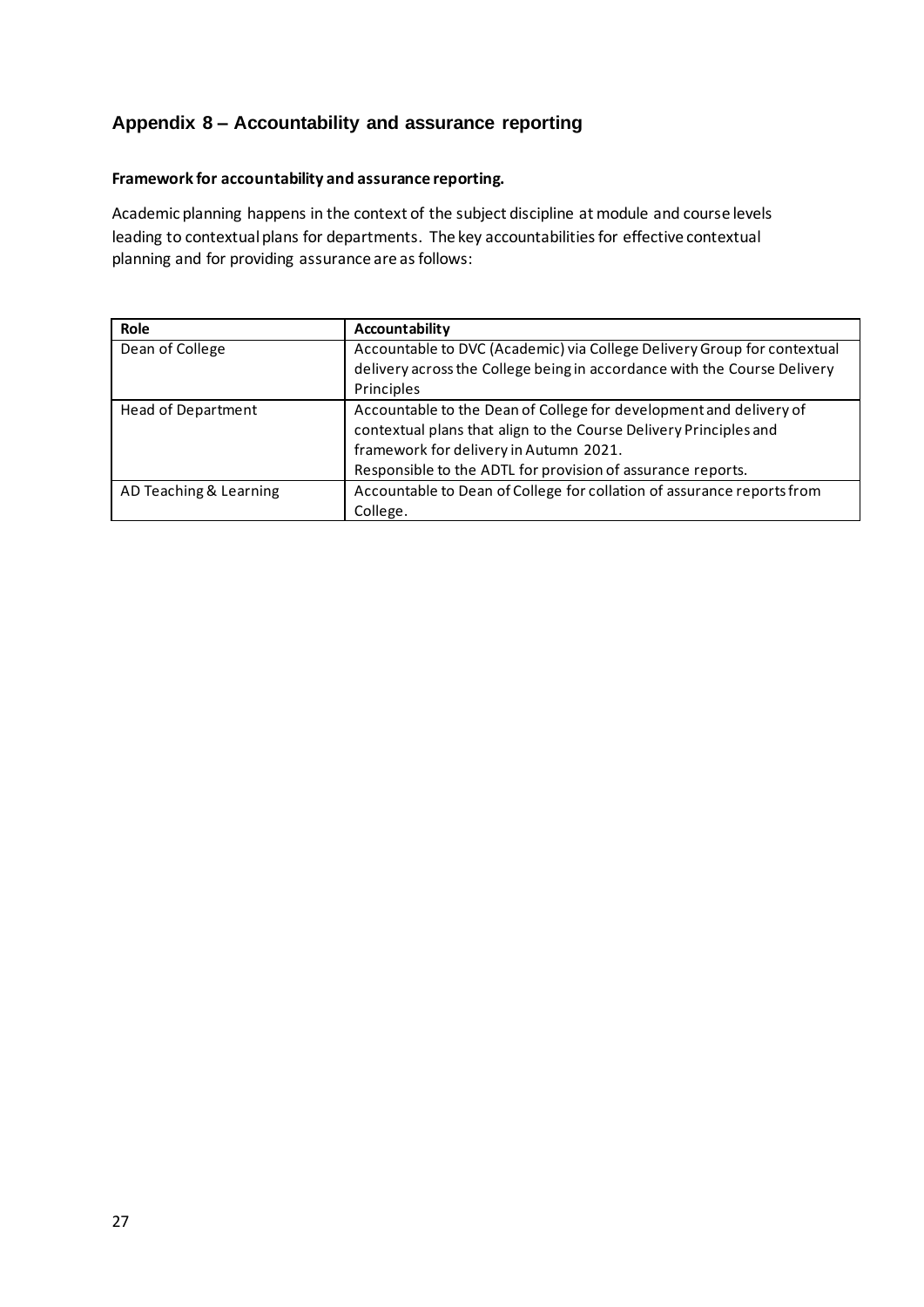## <span id="page-27-0"></span>**Appendix 9 – Evaluative mindset**

Planning for Autumn delivery will no doubt involve trying new approaches; building and enhancing existing approaches; and generally striving for continuous improvement. Building in evaluation of these changes and enhancements is important. Student Engagement Evaluation & Research (STEER) has a bank of resources for 'Your Evaluative Mindset' that are intended to build evaluative capacity and capability of all staff, so they can design and deliver effective evaluations.

Academics all have an evaluative component to their role. This could be how (and why) to change teaching, learning and assessment practices, how to evidence the outcomes of a new or recent project, how to measure the impact of student engagement initiatives, or how to evidence professional or personal development.

Detailed information and resources around evaluative mindset are available here: <https://blogs.shu.ac.uk/steer/evaluation/your-evaluative-mindset/>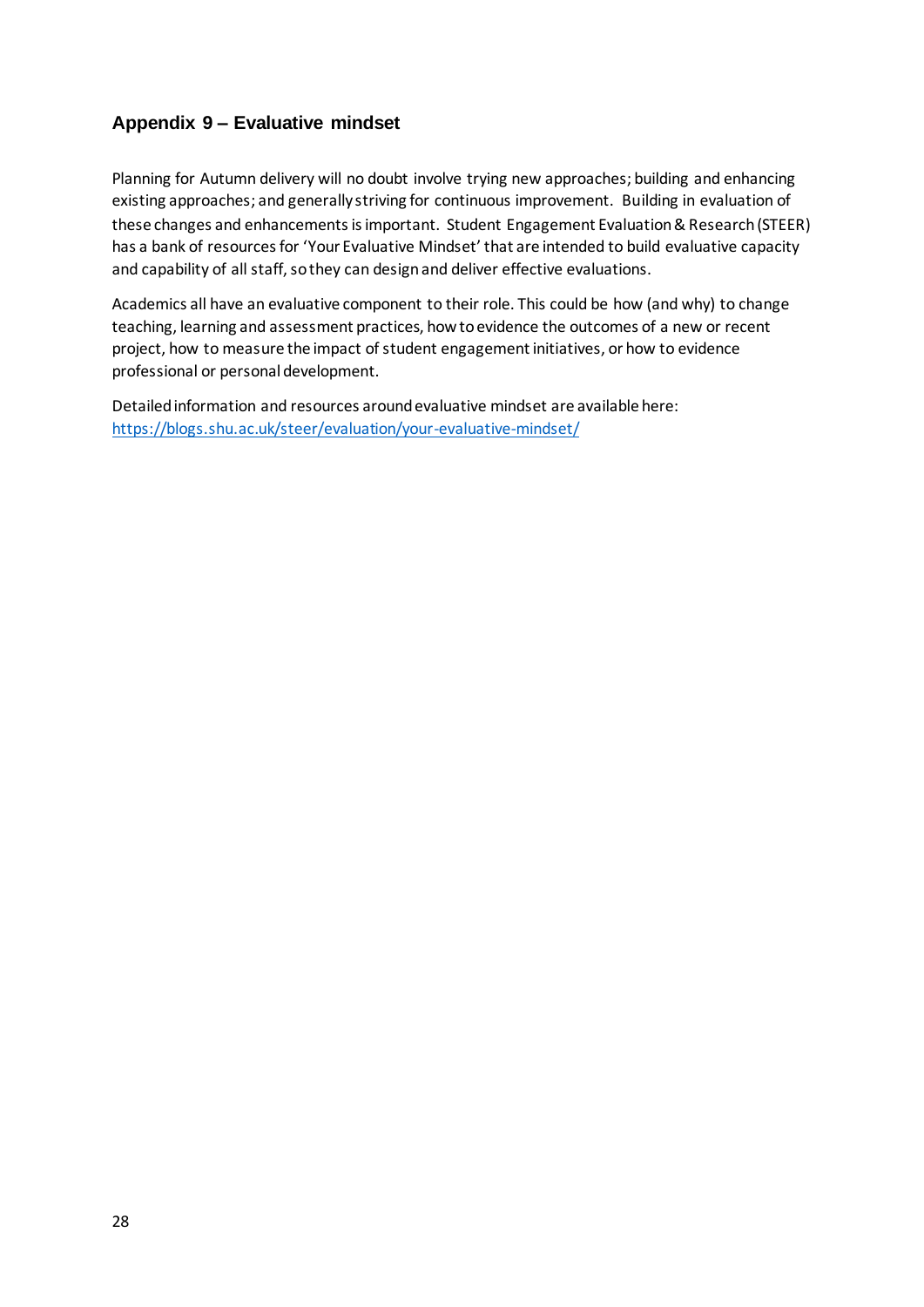## <span id="page-28-0"></span>**Appendix 10 – Assessing equality impact**

In planning for delivery, it is important that our practices are assessed to ensure such practices do not disadvantage or discriminate against any protected characteristic or specific student type.

Protective characteristics include:

| Age                                     | Race                                    |
|-----------------------------------------|-----------------------------------------|
| <b>Disability</b>                       | Religion & Belief (including no belief) |
| <b>Gender Reassignment</b>              | Sex                                     |
| <b>Marriage &amp; Civil Partnership</b> | <b>Sexual Orientation</b>               |
| <b>Pregnancy &amp; Maternity</b>        | <b>Caring Responsibilities</b>          |

Furthermore, we need to be mindful of different student types (not exhaustive):

| International                                                                | UK and International (TNE) Collaborate<br>partners<br>Distance Learners (UK & International) |  |
|------------------------------------------------------------------------------|----------------------------------------------------------------------------------------------|--|
| <b>PGT (UK &amp; International)</b><br>Part-time (UG/PG; UK & International) |                                                                                              |  |
| <b>Foundation Year</b>                                                       | <b>Commuter Students</b>                                                                     |  |
| International Foundation Year/Pre-sessional                                  | Students in digital poverty                                                                  |  |
| <b>English</b>                                                               | <b>Mature Students</b>                                                                       |  |
| Apprenticeships                                                              | <b>Student parents and carers</b>                                                            |  |

Within the 'Sprint' an initial exercise looking at the impact of blended delivery on the characteristics and student types above, was undertaken.

Some examples include

### **Protected Characteristic:** Disability

**Impact:** Could be both positive and negative, depending on individual learning contracts **Impact Explanation:** Negative impact could include heighten accessibility issues for some students in engaging with digital technologies and resources. A positive impact could include reduced barriers for students having to engage with the physical university estate.

**Mitigating steps:** Could include course teams to have completed the mandatory web accessibility training module

**Student Type:** Commuter Students **Impact:** Could be both positive and negative.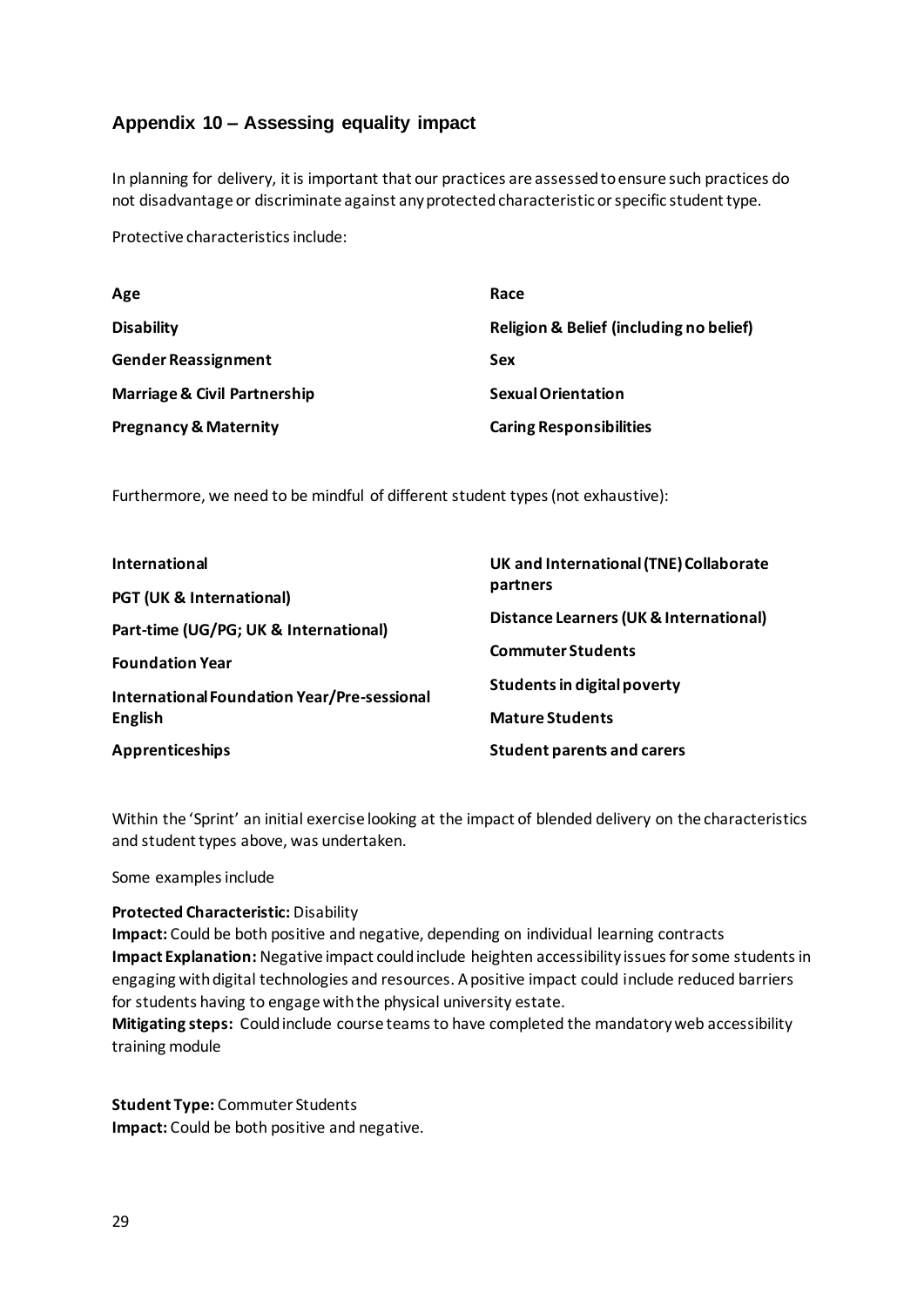**Impact Explanation:** Negative impact could include having to come on to campus for 1 or 2 hours at a time, or on the same day with a large gap between sessions. Positive impact could include having to commute to campus less as there is increased online delivery. **Mitigating steps:** Could include planning on campus delivery in blocks.

There is an expectation of course teams to undertake Equality Impact Assessments when planning for delivery.

The full [Equality Impact Assessment Guidance Document](https://sheffieldhallam.sharepoint.com/sites/3005/equality/Documents/Forms/AllItems.aspx?id=%2Fsites%2F3005%2Fequality%2FDocuments%2FEquality%20Assessment%20Impact%20Guidance%2Epdf&parent=%2Fsites%2F3005%2Fequality%2FDocuments&p=true&originalPath=aHR0cHM6Ly9zaGVmZmllbGRoYWxsYW0uc2hhcmVwb2ludC5jb20vOmI6L3MvMzAwNS9lcXVhbGl0eS9FZWFscDVsSFBubFBsdFlOTGxvc3pqZ0JuMDdFTVNpX3lXYy1CSTFxS29QZTVnP3J0aW1lPTBtemMxaXZwMkVn) is available in th[e Equality Impact](https://sheffieldhallam.sharepoint.com/sites/3005/equality/SitePages/Equality-Impact-Assessment.aspx)  [Assessment SharePoint page.](https://sheffieldhallam.sharepoint.com/sites/3005/equality/SitePages/Equality-Impact-Assessment.aspx) The guidance asks staff to complete a [Screening Document](https://sheffieldhallam.sharepoint.com/:w:/s/3005/equality/Eb5RadlYoE5OgKafKsIS9fwBAOLqKGZB6QrJk3Tz9VeEnQ?e=JkHSaM) in the first instance. If you find that your plans will have significant negative consequences for one protected group, or negative consequences for a number of protected groups, [a Full Equality Impact](https://sheffieldhallam.sharepoint.com/:w:/s/3005/equality/ESKqesVtjCJHsna4luZAgv0BIuUuKIKd--DErPnYdNKdCA?e=djEvYM%3Fdownload%3D1)  [Assessment](https://sheffieldhallam.sharepoint.com/:w:/s/3005/equality/ESKqesVtjCJHsna4luZAgv0BIuUuKIKd--DErPnYdNKdCA?e=djEvYM%3Fdownload%3D1) will be required.

From the examples above, and those which are identified through your own assessments are there questions that need to be answered or steps to be taken to ensure your planned delivery does not negatively impact on individuals or groups of students?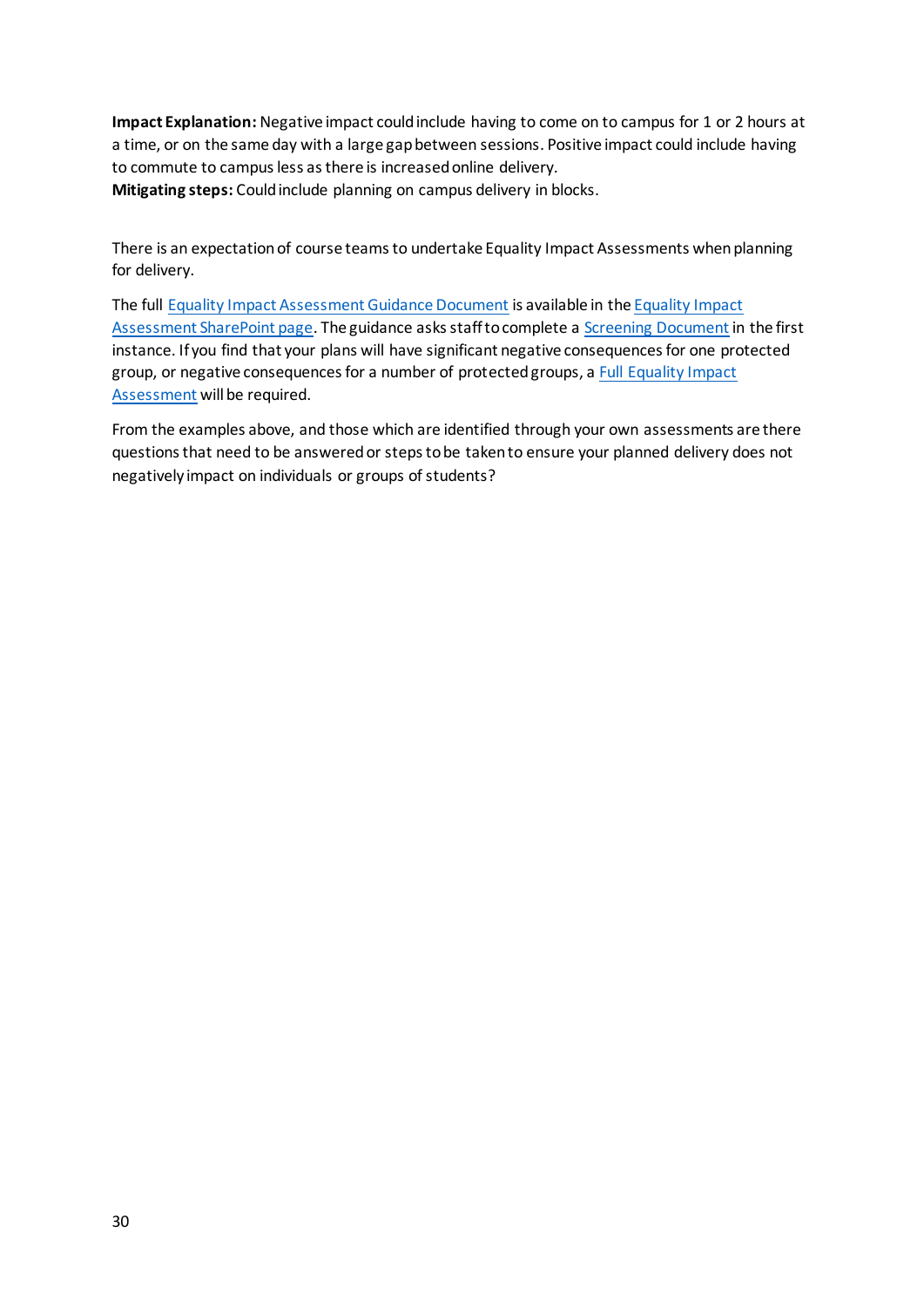## **Appendix 11 – Key dates and plan on a page**

<span id="page-30-0"></span>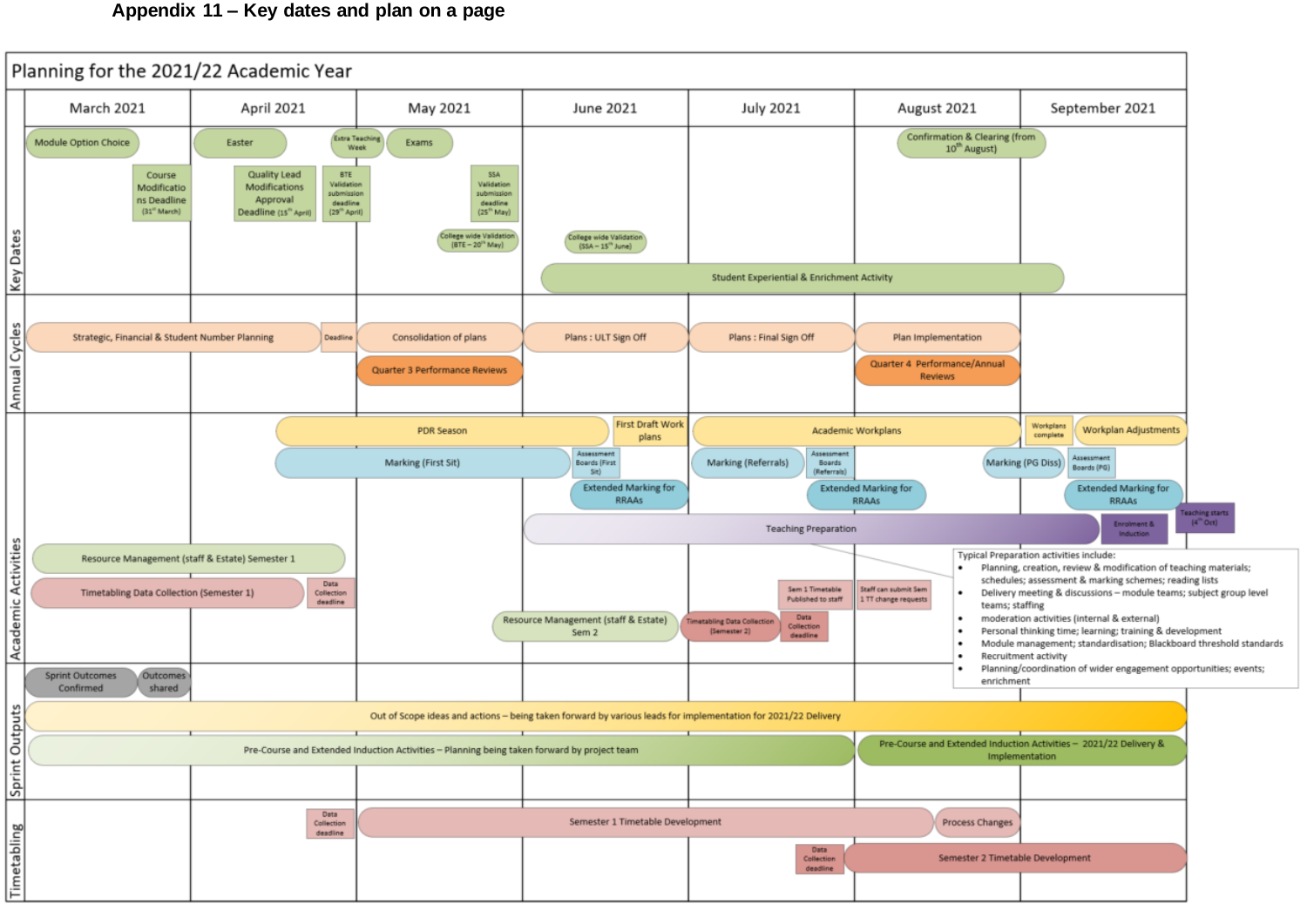<span id="page-31-0"></span>**Appendix 12 - Supplementary Guidance, Infrastructure Support, other useful information**

## <span id="page-31-1"></span>**Further guidance and potential considerations mapped against the Course Delivery Principles**

| <b>Hallam Model Principles</b>     | you have explicitly aligned the course to the Hallam Model                                                         |
|------------------------------------|--------------------------------------------------------------------------------------------------------------------|
| Website                            | Principles of Engage, Challenge, Collaborate, Thrive?                                                              |
| <b>Flexible Sandwich</b>           | you have embedded the delivery of work experience / placements                                                     |
| <b>Placements</b>                  | in your course?                                                                                                    |
| <b>Highly Skilled Employment</b>   | co- / extra-curricular activities / Field Trips / have been planned and                                            |
| <b>Principles</b>                  | risk assessed in light of COVID-19                                                                                 |
| <b>Web Accessibility Guidance</b>  | learning opportunities will meet web accessibility legislation and be<br>inclusive and accessible to all students? |
| <b>Support for online Delivery</b> | staff are engaging with the staff development opportunities on<br>offer to support delivery?                       |
| <b>Academic Development</b>        | peer-review of the teaching will take place within the different                                                   |
| <b>Sessions</b>                    | models of delivery planned?                                                                                        |

## **Advancing University strategy**

## **Student interest and engagement**

|                                                                    | on-campus activities have been identified via Academic Timetabling<br>Leads?                                                                                                       |
|--------------------------------------------------------------------|------------------------------------------------------------------------------------------------------------------------------------------------------------------------------------|
| <b>Planning and Delivering</b><br><b>Blended Learning guidance</b> | you have worked with TORS to maximise the use of specialist<br>teaching space within social distancing guidelines?                                                                 |
|                                                                    | all students will have all their teaching and learning activity<br>timetabled (including independent learning and study and<br>additional opportunities for face-to-face support)? |
| <b>Learning Groups</b>                                             | students can be allocated to the same learning group for all the<br>modules on their course?                                                                                       |
| <b>Student Engagement</b>                                          | you have built into your teaching delivery models activities to<br>engage students with their learning?                                                                            |
| <b>Online sessions</b>                                             | 'live' learning sessions will be recorded and made available to<br>students via the relevant blackboard site                                                                       |
| <b>Library Learning Resources</b>                                  | reading lists will be updated and resources digitally available to<br>students at the start of semester 2                                                                          |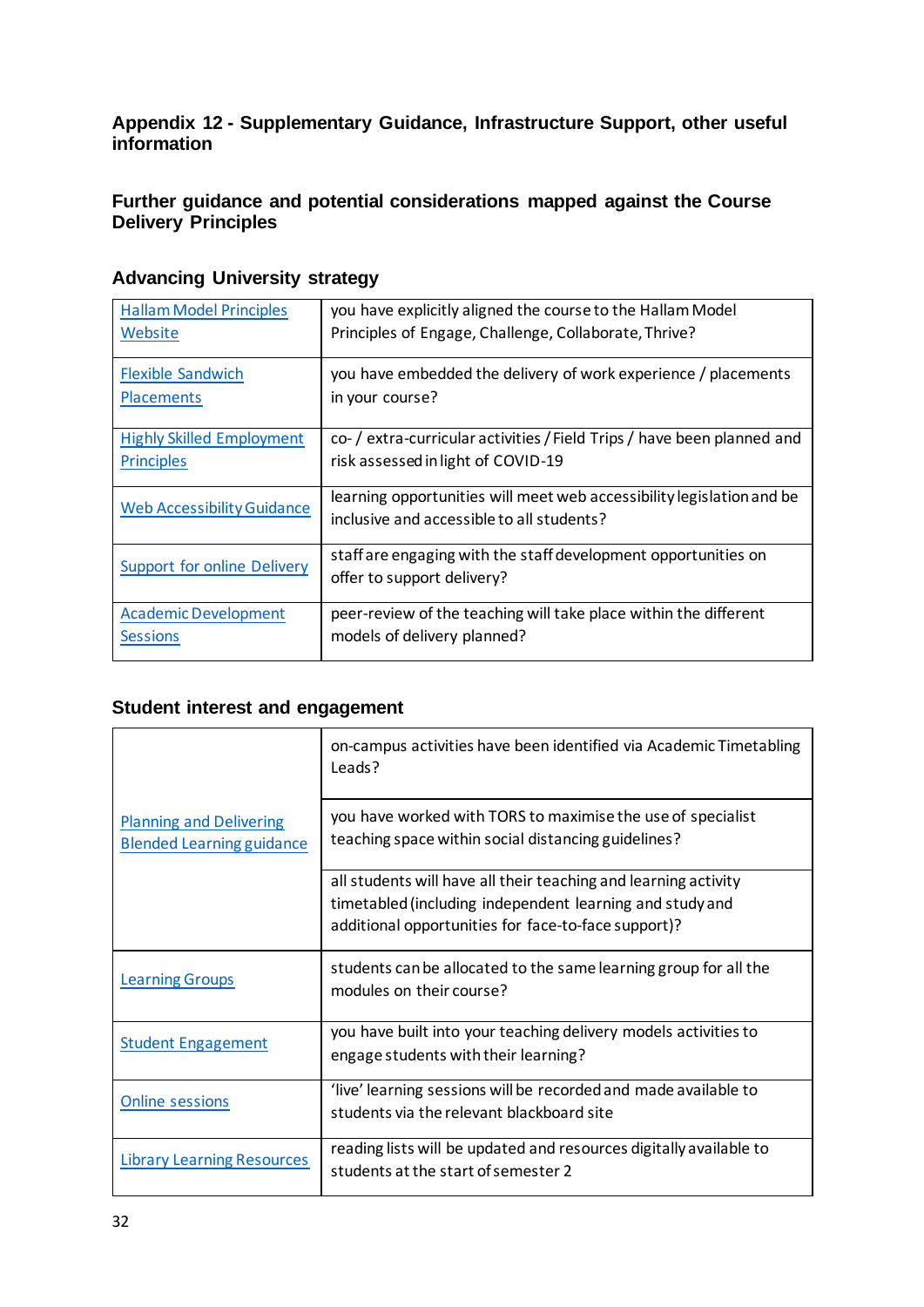| Assessment                | adjustments have been made for online delivery of assessments<br>including any S2 online exams?   |
|---------------------------|---------------------------------------------------------------------------------------------------|
|                           | assessment guidance for S2 will be available to students at the start<br>of the semester?         |
|                           | your delivery model includes formative assessments to support<br>student engagement and learning? |
| <b>Inclusive Practice</b> | you have considered the equality impact of your teaching delivery<br>on diverse student groups?   |

# **Flexible delivery**

| <b>Course Delivery</b>   | your approaches to learning and teaching are well-suited to the<br>combination of on-campus and online learning?                                                                                          |  |
|--------------------------|-----------------------------------------------------------------------------------------------------------------------------------------------------------------------------------------------------------|--|
|                          | all teaching activity can be delivered online if necessary?                                                                                                                                               |  |
|                          | students (including those in vulnerable groups) who are not able to<br>attend campus sessions will have the opportunity to engage with<br>the learning opportunities and resources remotely.              |  |
| <b>CMA</b> guidance      | the modifications and/or simplification you have made to your<br>courses are consistent with Competition and Markets Authority<br>(CMA) guidance and include plans to communicate changes to<br>students? |  |
|                          | all the PSRB and regulatory requirements for delivery and<br>assessment will be met?                                                                                                                      |  |
| <b>Flipped Learning</b>  | all lectures to large groups will normally be delivered<br>asynchronously as pre-recorded videos in 'bite-size' chunks and<br>available on-line?                                                          |  |
| <b>Staffing Resource</b> | your course delivery is sustainable within standard AWP allocations                                                                                                                                       |  |

# **Wellbeing and support**

| Wellbeing at SHU              | Colleagues are aware of the support offered by Student Wellbeing<br>services and where to signpost students. Students will know how to<br>access wellbeing support |
|-------------------------------|--------------------------------------------------------------------------------------------------------------------------------------------------------------------|
| <b>Hallam Welcome Digital</b> | welcome activities will build community and help students navigate                                                                                                 |
| <b>First framework</b>        | their learning environment?                                                                                                                                        |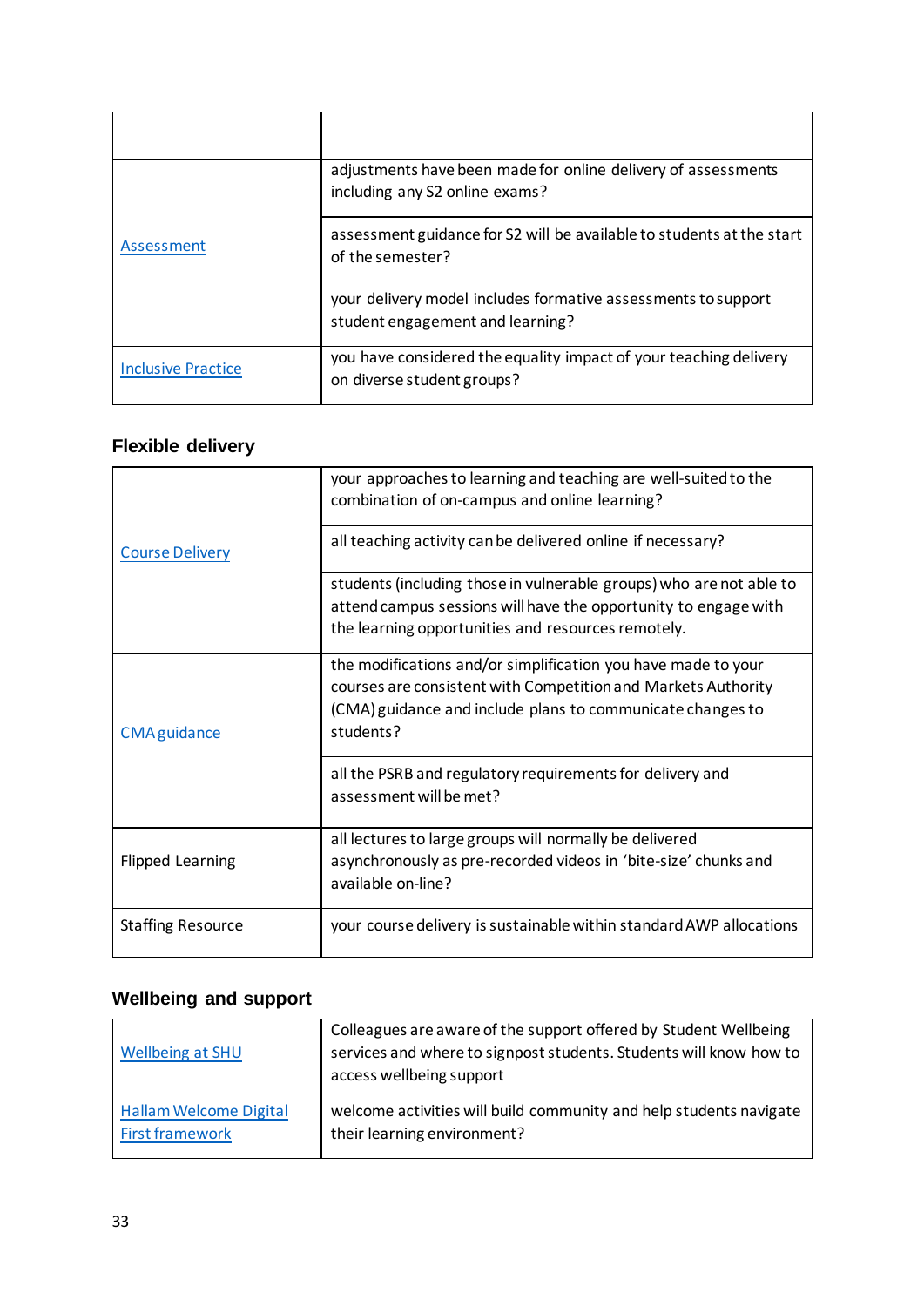| <b>Hallam Digital Skills</b>                  | welcome activities will support students to develop their digital<br>learning skills?                                                                        |
|-----------------------------------------------|--------------------------------------------------------------------------------------------------------------------------------------------------------------|
| <b>Academic Advising</b><br><b>Essentials</b> | students will know how to access support from their Academic<br>Adviser, Student Support Adviser and Employability adviser?                                  |
| The Skills Centre                             | support for 'return to learning' will be in place through Academic<br>Advisers and Student and Academic Services?                                            |
| Support for online Delivery                   | colleagues are aware of professional development they can access<br>to improve or enhance their digital proficiency?                                         |
| <b>Hallam Guild</b>                           | colleagues are sharing best practice and ideas with each other<br>either through local or Hallam Guild communities of practice?                              |
| <b>University Guidance</b>                    | How confident are you that risk assessments due to COVID-19 are<br>in place, and staff understand their roles and responsibilities in<br>implementing these? |

## <span id="page-33-0"></span>**Infrastructure**

| <b>Infrastructure Support</b> | Links to further information                   | <b>Key contacts</b>            |
|-------------------------------|------------------------------------------------|--------------------------------|
| <b>Business Partner Model</b> | provide expert advice on:                      |                                |
|                               | <b>TORS</b>                                    |                                |
|                               | <b>DTS</b>                                     |                                |
|                               | π                                              |                                |
|                               | <b>HR</b>                                      |                                |
|                               | Finance                                        |                                |
| <b>Employability and</b>      | Semester 2 Employability and Transition offer. | Leads - Conor Moss             |
| <b>Enterprise</b>             |                                                | Contact - Esther Kent          |
|                               |                                                |                                |
| <b>DTS</b>                    |                                                | Leads - Simon Briggs           |
|                               |                                                | Contact - Dave Thornley        |
|                               |                                                | or Andy Roche                  |
| Timetabling                   |                                                | Leads Helen Best, Philip       |
|                               |                                                | Wain and Ashley Hopps          |
|                               |                                                | Contact - ATL or               |
|                               |                                                | <b>Timetabling Hub Manager</b> |
| <b>Estates</b>                | <b>Reopening the Campus</b>                    | Lead - Dan Ladbury             |
|                               |                                                |                                |
|                               |                                                | Contact: Jon Childs            |
|                               |                                                |                                |
| <b>ToRS</b>                   | <b>Statement of service</b>                    | Lead - Richard Cutting         |
|                               | <b>Access to technical Services key dates</b>  | Contact: Technical             |
|                               |                                                | <b>Manager</b>                 |
| <b>Coordination of key</b>    | <b>AWP, PDRs, TT, Module choice</b>            | <b>DVCA</b>                    |
| planning activities           |                                                |                                |
|                               |                                                |                                |